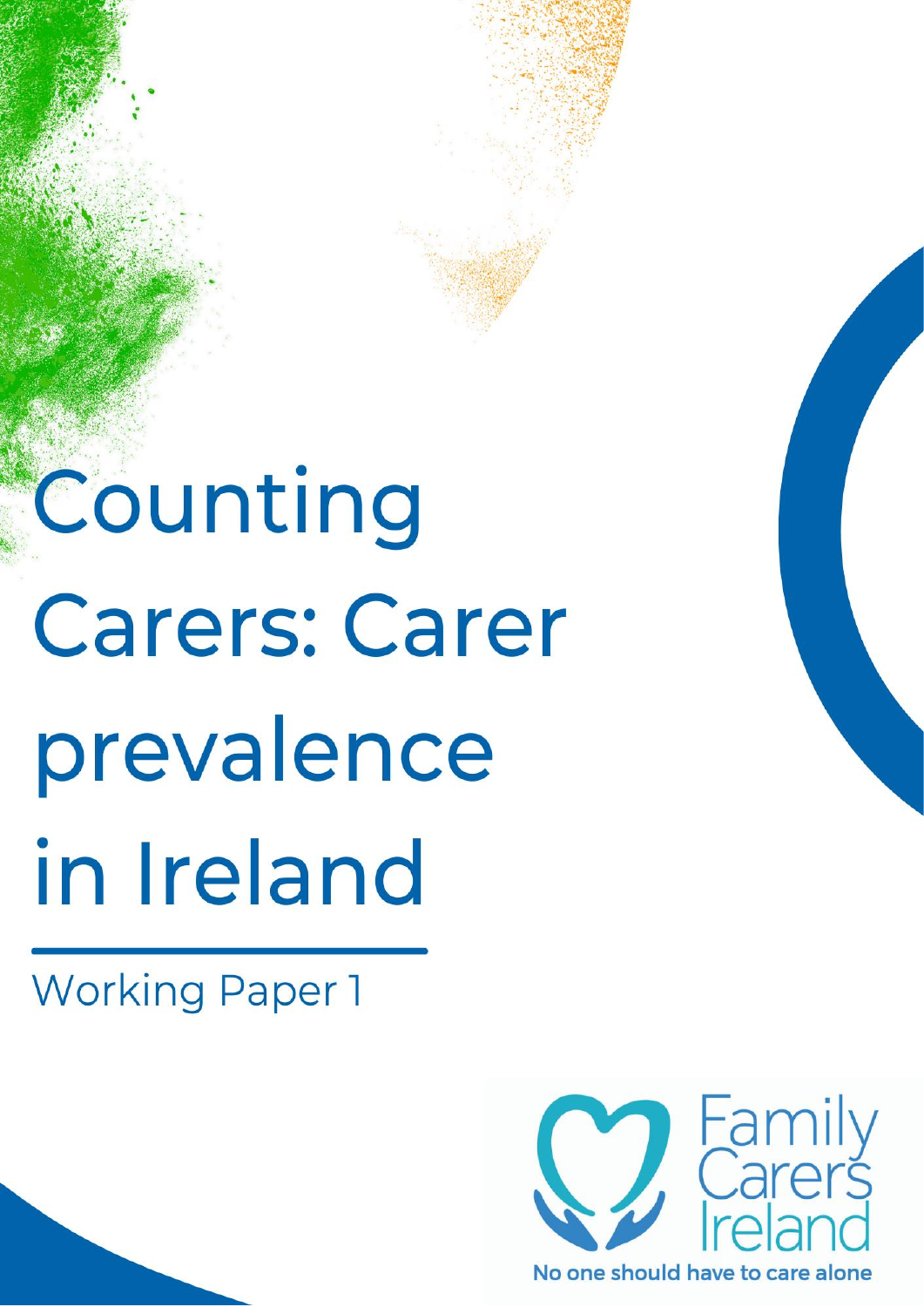### **Counting Carers: Carer Prevalence in Ireland**

# **Working Paper 1**

### **EXECUTIVE SUMMARY**

In a policy-making system that increasingly looks to an 'evidence-base' for legitimation, the existence of reliable and relevant data is of fundamental importance. Unfortunately, as this paper shows, the enumeration of family carers in Ireland is fraught with a number of practical challenges which typically contribute to inconsistencies and under-reporting in carer prevalence rates. As a consequence, policy in the area is inadequately informed, service planning is based on partial information and the effectiveness of interventions aimed at supporting carers cannot be properly assessed. Whilst having an accurate figure on carer prevalence is crucial, statistics must also show the circumstances in which carers live, the nature of the care they provide, the impact it has on their lives and the key factors influencing that impact. Regular, reliable and comprehensive survey data on carer prevalence and impact, together with research based on that data, has the potential to significantly improve our understanding of caring and the political and societal response needed. The purpose of this paper is to:

- 1. explain carer prevalence data, including the replacement value of care, used by *Family Carers Ireland* and the methodological and practical considerations that inform this approach;
- 2. identify the sources of data available with regard to the prevalence of family carers in Ireland and outline some of their weaknesses in terms of how care is conceptualised in survey/census questions.
- 3. examine the conceptualisation of care and how questions relating to what constitutes care, who cares and how much care they provide can impact carer self-identification and ultimately carer prevalence rates;
- 4. make recommendations on how data relating to caregiving in Ireland could be improved to give a more realistic and relevant insight into the prevalence of family caring.

## **KEY FINDINGS**

### **Anomalies in carer prevalence data**

- The carer prevalence rate identified through the Census of Population has been consistently low and at variance with prevalence rates in other countries. For example, the Irish carer prevalence rate in Census 2002 was 4.8 per cent and decreased to 4.1 per cent in Census 2016 – this is compared to a carer prevalence rate of 12 per cent in Northern Ireland in 2011.
- The concern regarding this international disparity is heightened due to the significant difference between carer prevalence rates within Ireland identified by the Irish census (4.1%) and the Irish Health Survey (12.5%), both of which are undertaken by the CSO but differ in terms of the question asked and the methods of data collection.
- A review by the UK's Office for National Statistics on the unpaid care question included in the UK census found that family carers identified with the phrase 'look after' rather than 'help or support', particularly those caring for family members. Participants believed that 'look after' along with 'help or support' better encompassed all caring responsibilities and tasks

### **Problems with phrasing survey/census questions on unpaid care**

- The phrasing of questions relating to caregiving and the understanding of what care activities that phrasing implies are critical to the validity of the measurement of care.
- Poor or ambiguous wording of survey questions can lead to under-reporting and may explain some of the discrepancies in carer prevalence data.
- The question relating to unpaid care in the Irish Census uses the terminology of 'personal help' which leaves the question open to interpretation and may cause some respondents who provide other types of 'non personal care' not to identify as a carer.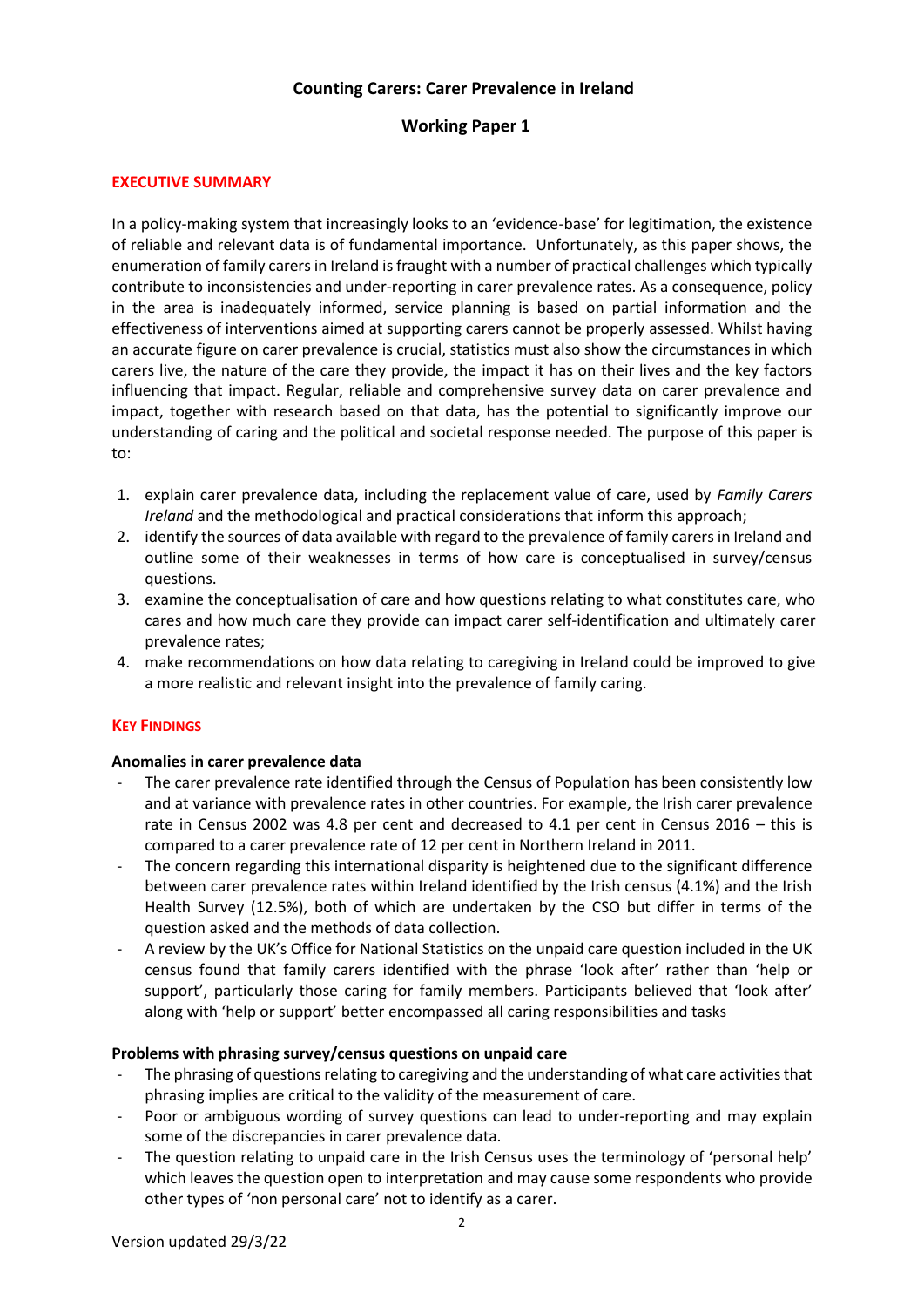- Some people do not immediately identify with the term 'carer' but rather think of themselves in relational terms, such as a wife, father, son or daughter. This lack of self-identification with the term 'carer' can also lead to under-reporting of unpaid care.
- The Irish Health Survey uses the broad language of 'care or assistance' to measure the prevalence of carers in Ireland. However, a review by the UK's Office for National Statistics on the wording of the unpaid care question in their census found that the phrase 'look after' along with 'help or support' better encompassed all caring responsibilities.
- The low numbers of family carers enumerated through the census has led *Family Carers Ireland* and others in the sector, to rely predominantly on the CSO's Irish Health Survey as the most reliable source of data on carer prevalence because it uses a more broadly defined approach to care in its wording<sup>1</sup>. The prevalence rate of carers identified through the Irish Health Survey (12.5 per cent) is also in line with those identified in other European countries.

### **Problems with enumerating young carers**

- Young carers often do not identify as carers, instead seeing themselves as a daughter, son, sibling, grandchild. This is complicated further by societal norms around caring whereby adults are typically expected to provide care to other adults and children, whilst young people are not expected to be care-givers but rather care recipients. As a result, many young carers remain 'hidden'.
- This is compounded in surveys and censuses where the head of the household or adult is the respondent. For example, the Irish Census requires the parent or head of household to disclose their child's caring role. They may be reluctant to do this due to a fear of stigmatisation related to the aforementioned norms, concerns about privacy or the intervention of child protective services.
- This explains discrepancies between surveys completed by adults and those completed by young people themselves. Census 2016 identified 6,108 carers under 18, a total of 0.5 per cent of the child population. By comparison the Health Behaviour in School-aged Children Survey (HBSC) 2018, which is completed by the child, reported 13.3 per cent of 10-17 year olds surveyed (n= 15,557) said they provide regular, unpaid personal help for a family member with a long-term illness, health problem or disability.

## **Challenges in measuring the intensity of care**

- Measuring the intensity of care is based on family carers accurately reporting the number of hours of care they provide. The primary method for calculating time spent caring in national surveys is the 'recall' method. This has been studied extensively and it has been shown to be subject to bias, where overestimation and more often underestimation, is likely.
- An alternative method for capturing unpaid care is the diary method, where activities are recorded as they are conducted over a specified time period. However, implementation of this method is not feasible for large surveys or censuses because measuring hours in this way is too time-consuming for survey respondents and researchers.
- Irish national surveys recording average hours of weekly care use the recall method but take alternative approaches. The Census asks participants to write in how many hours of care they provide on a weekly basis. In its 2015 wave, the Irish Health Survey (IHS) similarly asked respondents to write in how many hours of care they provided. Respondents could state they care for 168 hours per week, indicating the intense and full-time nature of their caring role. The two surveys were relatively consistent with an average of 38.7 hours (Census 2016) and 44.7 hours (IHS 2015) per week.
- The 2019 wave of the IHS changed its approach to measuring care hours, instead instructing respondents to record their average hours of weekly care in categories of less than 10 hours per week, between 10 and 19 hours per week and 20 hours per week or more. Almost one third of

1

<sup>&</sup>lt;sup>1</sup> The Irish Health Survey (IHS) is the Irish version of the European Health Interview Survey (EHIS) which gathers data on health status, health care usage and health determinants and allows for health comparisons to be made across European Member States.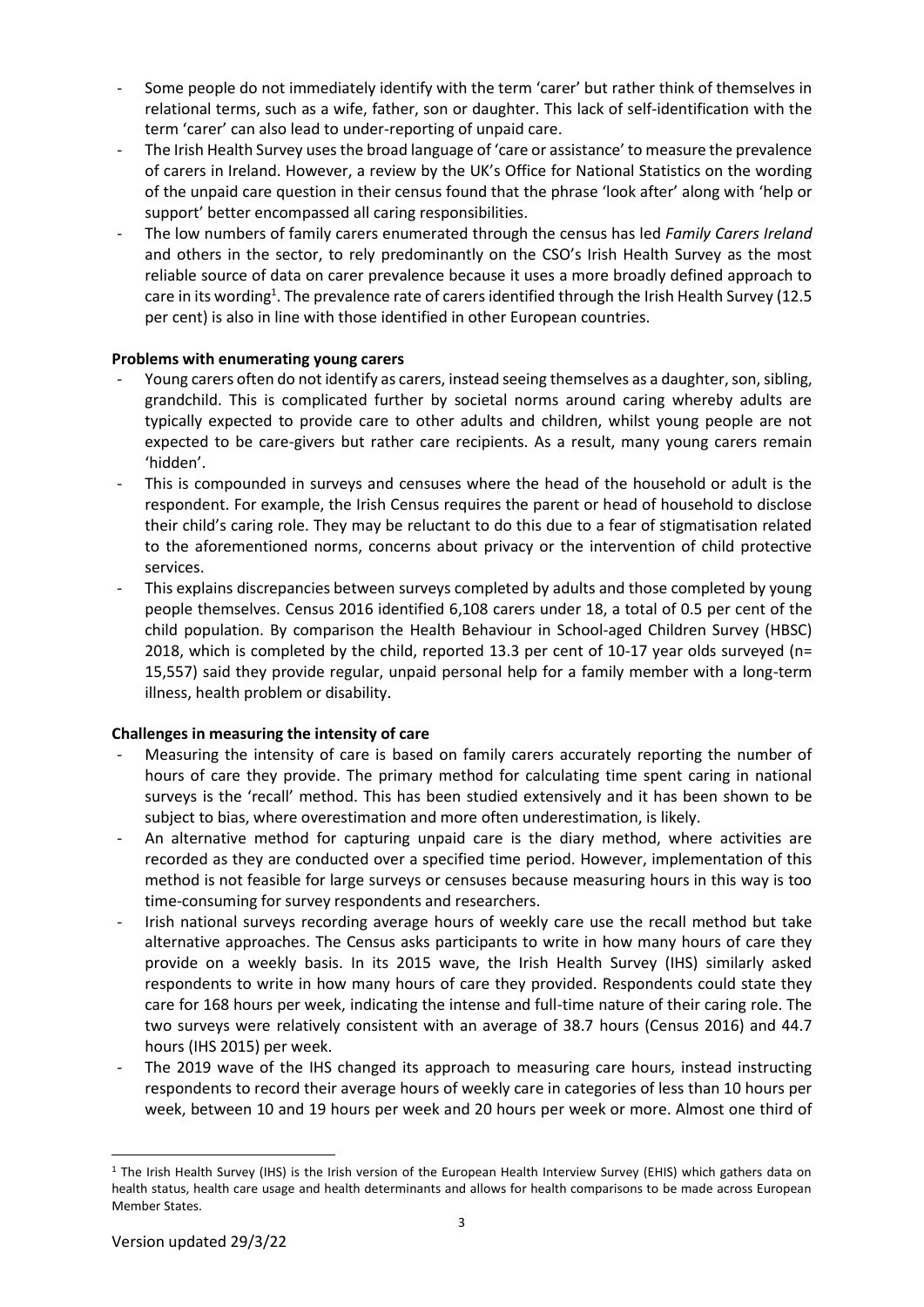respondents stated they cared for 20 hours or more, which is a crude measurement that does not capture the full-time nature of caring.

The Irish Census asks participants if they provide 'regular unpaid personal help' a term is which open to different interpretations. Is 'regular' every day, once a week, once a fortnight? There is scope for interpretation which undermines the validity of the instrument when 'regular' is used in the question without clarification on what counts as 'regular'.

### **Replacement value estimates used by Family Carers Ireland**

The replacement cost method measures the cost of 'buying' an equivalent amount of care from a private homecare provider, if the unpaid care provided by a family member or friend was not available. Using the replacement cost model to put an economic value on informal care results in the following annual replacement costs:

- Replacement cost based on average hours of care  $\epsilon$ 20bn per annum
- Replacement cost based on median hours of care €7.8bn per annum
- Replacement cost based on Census 2016 carer prevalence 4.1 percent and mid-point hours -8bn per annum

### **Carer prevalence data officially used by** *Family Carers Ireland***:**

- 12.5 per cent of the Irish population aged over 15 years provide care (Irish Health Survey 2019).
- Extrapolation to national population means Ireland has some *499,904 family carers*.
- Carers provides an average of *38.7 hours of care each week* (Census 2016).
- The median hours of care provided is *15 hours per week* (Census 2016).
- *Annual replacement cost of unpaid care ranges from €7.8bn to €20bn* depending on whether the average or median hours are used and based on an hourly replacement value of €20.
- HBSC study found 13.3 per cent of children aged 10-17 years provide care. Extrapolation to national population means there could be nearly **67,000** *young carers* in this age cohort.

### **Recommendations**

### **Address the disparity in CSO data in relation to unpaid care**

In 2018 the CSO undertook a public consultation regarding Census 2022 with a range of stakeholders, including organisations representing family carers. While this engagement was welcome, a number of important changes recommended by sector representatives were not incorporated into the wording of the unpaid care question. Because of the disparities in carer prevalence data identified across CSO sources (census and IHS), it is important that the CSO investigates the reasons for this disparity and takes measure to address it.

### **Review the phrasing of 'unpaid care' questions**

Caring involves a wide range of tasks, not only activities of daily living (e.g. toilet hygiene, feeding) and instrumental activities of daily living (e.g. shopping, preparing meals), but also managing care and providing social support. When family caring is defined with such a broader focus in survey questions, carers who regularly provide emotional support, transport, cooking and cleaning and/or medication management are more likely to answer 'yes'. This can lead to a more accurate enumeration of unpaid carers in the population. As such, *Family Carers Ireland* encourages a broad understanding of care in the operationalisation of survey questions on unpaid caring.

### **Guidance on the recording of care hours**

Challenges exist with regard to the accurate measurement of the time spent providing care through carers' completion of census or survey questions. While there is no simple solution, the inclusion of questions relating to care hours is important for policy and service development. It is also the case that the identification of carers early in their caregiving journey, when they are providing a relatively small amount of care, can allow the supports they need to grow as the intensity of their caregiving increases. While the notes included as an appendix to the census questionnaire explain the unpaid care question,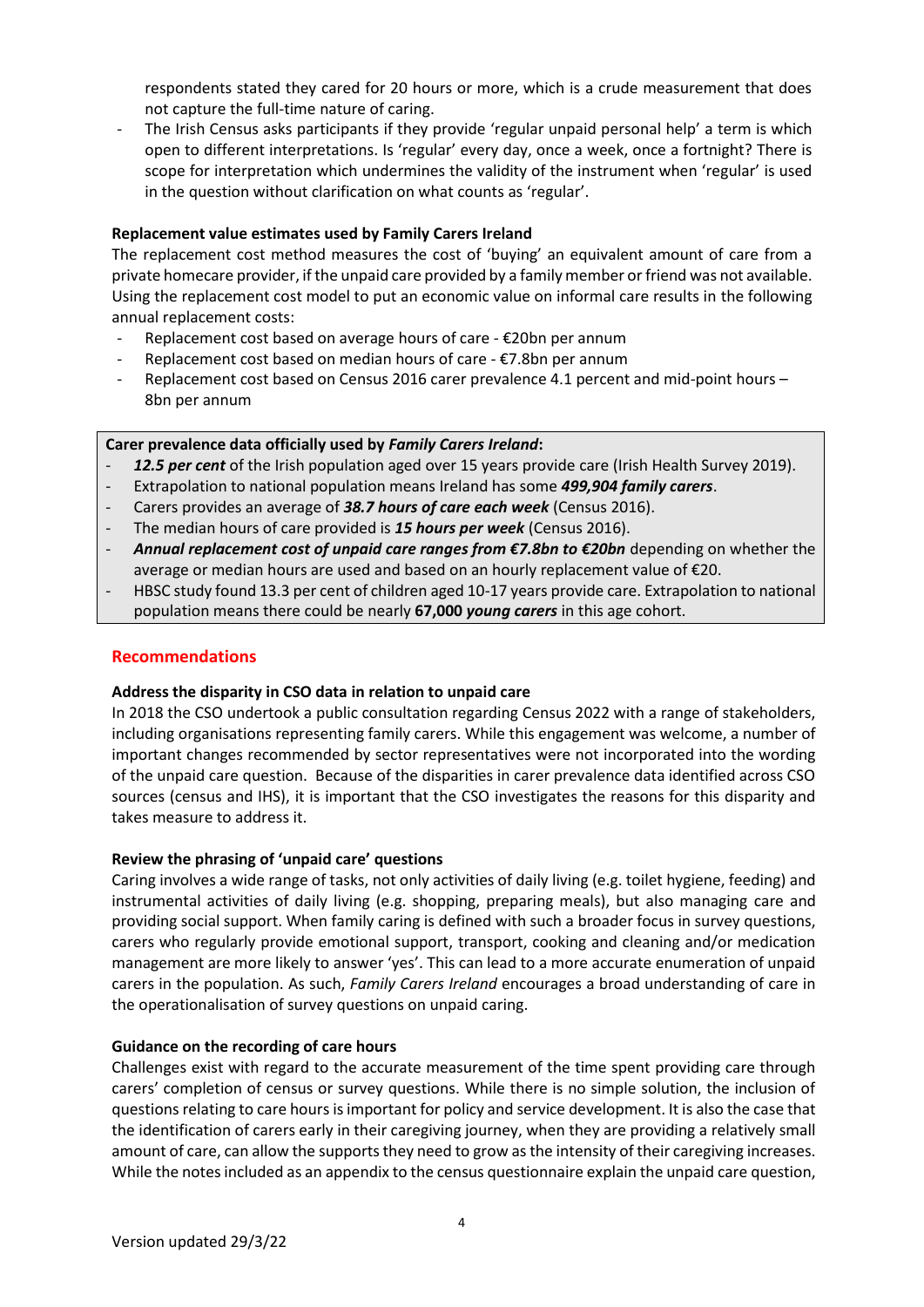few people take the time to read this. Therefore an explanation of care hours and tasks should be included within the question itself.

#### *Combining censuses with more frequent national surveys*

Population censuses are major operations conducted at lengthy intervals, they are not meant to monitor change continuously. It is increasingly regarded as best practice to supplement census data with more regular national surveys. In an Irish context this can be achieved through the continued inclusion of a carer question in the Irish Health Survey while including for the first time a new question on workers with caring responsibilities in the national Labour Force Survey and the Personal Work Life Balance Survey as well as including a module on caring in the Quarterly National Household Survey.

#### **Capturing the hours of care in the Irish Health Survey**

Given the under-reporting of carers in the census, carer advocates now rely on data from the Irish Health Survey. A question on unpaid care was included in the first Irish Health Survey in 2015 and again in the 2019 survey. In the 2015 survey, care hours were captured through an open-ended question however, in the 2019 survey the question was amended in line with the European Health Survey to record care hours in bands of '*less than 10 hours, between 10 and 20 hours or more than 20 hours per week'*. *Family Carers Ireland* recommends that the CSO revert to the original open-ended question.

#### **Campaign to raise awareness of young carers**

The extension of the census question to include young people with caring responsibilities in Census 2011 was an important development, however subsequently the disparity in young carer prevalence between census data and the HBSC survey (0.5% versus 13.3%) undermines the credibility of the census. *Family Carers Ireland* recommends that the CSO along with the caring sector undertake an awareness campaign targeted at young carers in advance of Census 2022 and that any review of census question wording will include a focus on achieving a more accurate enumeration of young carers.

#### **Supporting carer identification**

How people conceptualise care and what they understand care activities to be, as well as how they define themselves in relational terms with the cared for person is a significant challenge towards a more accurate enumeration of family carers. Efforts to increase carer identification and ultimately improve their uptake of supports needs to be sensitive to both the carer and cared-for person's perceptions of their familial roles.

### **Inclusion of care specific questions in the Labour Force Survey:**

The inclusion of care-related questions in the Labour Force Survey is welcome, however the survey could be strengthened by a greater distinction between childcare and caring for a child or adult with additional needs as well as the inclusion of a question on the number of people in employment who juggle work with caring responsibilities. This would help inform the development of policies and practices designed to support working carers. Similar to the Quarterly National Household Survey, the Labour Force Survey will conduct modules on social topics, so the CSO could include a module to examine the prevalence, issues and experiences of working carers.

### **Creation of a Family Carer Register**

*Family Carers Ireland* recommends the establishment of a 'Family Carer Register', similar to the model used in the UK. Family carers could self-identify and ask to be placed on the register as well as being identified by healthcare professionals and others who provide support to them and their loved one. This register would provide a local, regional and national register of family carers, regardless of what financial support they receive, that would assist in the planning and delivery of services.

### **Next steps**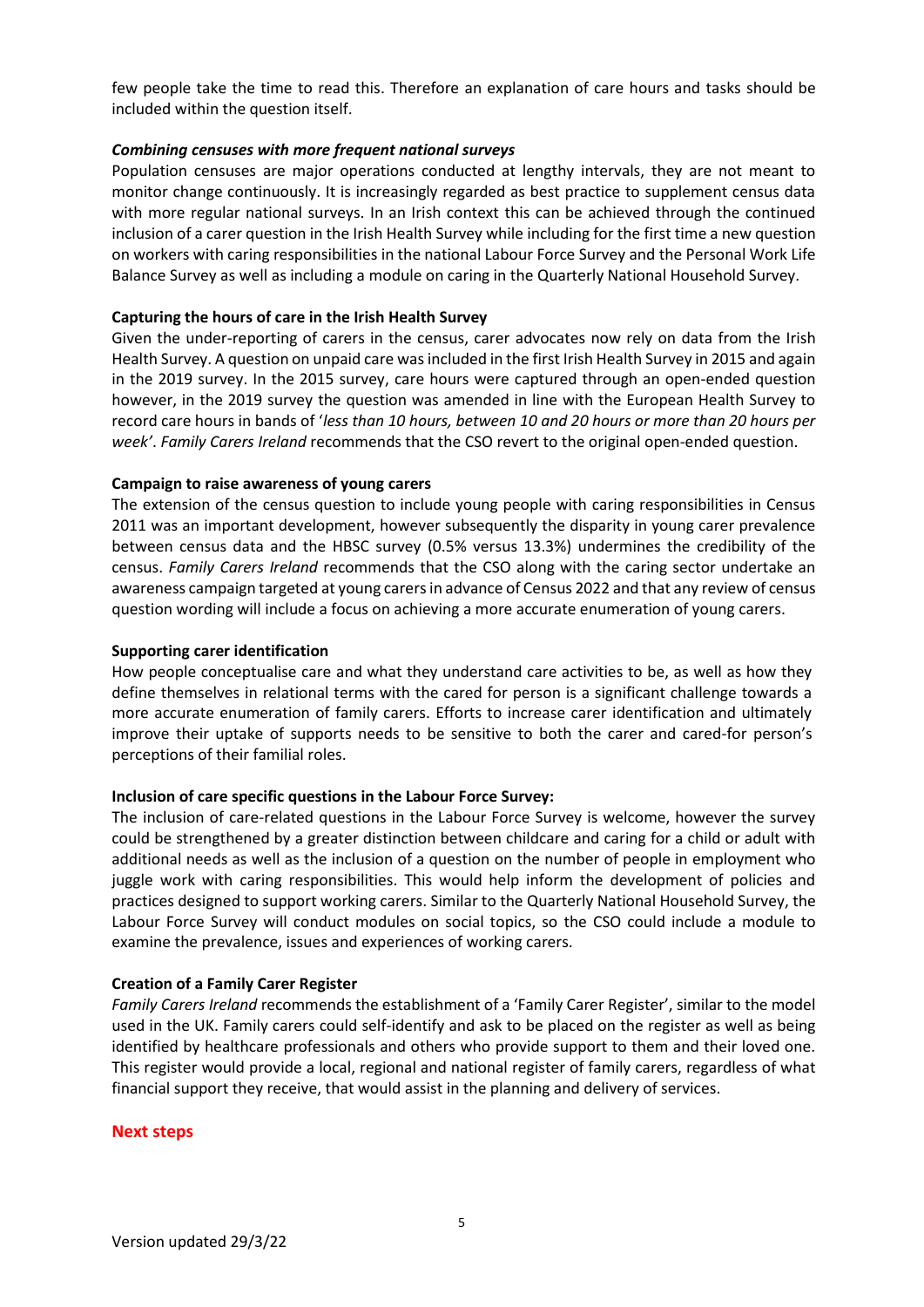This working paper is the first in a series of papers which will examine carer prevalence, the intensity of care provision, the valuation of care and the mutuality of caregiving using various data sources. These papers will be published periodically and will be available at www.familycarers.ie

## **Counting Carers: Carer Prevalence in Ireland**

### **Working Paper 1**

In a policy-making system that increasingly looks to an 'evidence-base' for legitimation, the existence of reliable and relevant data is of fundamental importance. Unfortunately, as this paper shows, the enumeration of family carers in Ireland, as in other countries, is fraught with a number of practical challenges which typically contribute to inconsistencies and under-reporting in carer prevalence rates. This means that only a partial picture of the prevalence and impact of caring in Ireland is available. As a consequence, policy in the area is inadequately informed, service planning is based on partial information and the effectiveness of interventions aimed at supporting carers cannot be properly assessed. This is especially important given the adverse impacts that caring can have on a person's health, wellbeing, employment and quality of life. Whilst having an accurate figure for the number of carers in the general population is crucial, statistics must also aim to show the circumstances in which carers live, the nature of the care they provide, the impact it has on their lives and the key factors influencing that impact. Obtaining a clearer picture of the prevalence and impact of caring while addressing inconsistencies in current data sources is needed to reduce unmet needs and inequalities experienced by carers. Regular, reliable and comprehensive survey data on carer prevalence and impact, together with research based on that data, has the potential to significantly improve our understanding of caring and the political and societal response needed.

#### **Why Carers Count**

Informal care, also known as unpaid or family care, is of significant and increasing importance in the context of an ageing population, increasing life expectancy, improved survival rates for chronic conditions and policies to shift the delivery of care towards care in the home. Family carers are the main source of care provision for those in need of care due to a long-term illness, disability or frailty and are estimated to provide between 70 to 95 per cent of all care in the community<sup>2</sup> with an economic value equivalent to 50 to 90 per cent of the overall cost of long-term care across the EU.<sup>3</sup> The European Social Survey on Informal Carers found that on average one in three adults between 25 and 75 years provide informal care across Europe and about one in 13 are considered intensive caregivers<sup>4</sup>. Indeed, the European Union has taken an important step in recognising the crucial role of family carers in longterm care provision through its Social Protection Committee/European Commission (DG EMPL) Report on Long-term Care, which provides a comprehensive overview of the common long-term care challenges faced by Member States<sup>5</sup>. The short and long-term costs of caring as well as the economic value of informal care are mapped out in the report, highlighting why supporting carers is a fundamental social policy issue across Europe

1

<sup>&</sup>lt;sup>2</sup> Zigante, Valentina. 2018. 'Informal Care in Europe: Exploring Formalisation, Availability and Quality.' Brussels: LSE Consulting for the European Commission, 2018.

<sup>&</sup>lt;sup>3</sup> Social Protection Committee and the European Commission. Adequate protection for long-term care needs in an ageing society [Internet]. Luxembourg: Publication Office of the European Commission; 2014 [cited 2020 May 24] Available from: https://opeuropaeu/en/publication-detail/-/publication/71532344-ddf1-4d34-a7aa-f65c701a22a2

<sup>4</sup> *European Journal of Public Health*, Volume 27, February 2017, Pages 90-95, <https://doi.org/10.1093/eurpub/ckw229> <sup>5</sup> Social Protection Committee/European Commission (DG EMPL) (2021) 'Joint Report on Long-term Care: Trends, challenges, and opportunities in an ageing society',

<https://ec.europa.eu/social/main.jsp?catId=738&langId=en&pubId=8396>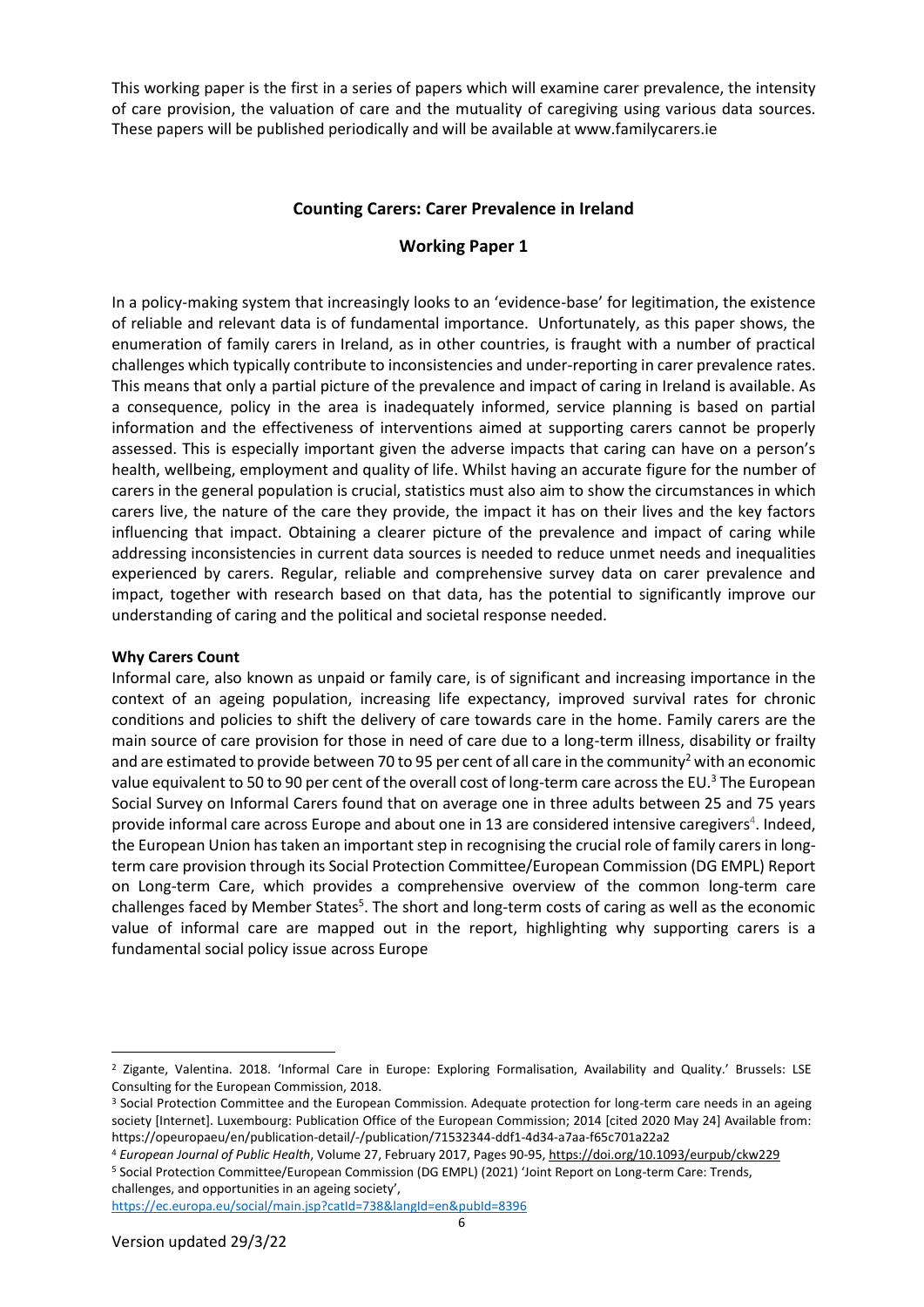Caring for a loved one is associated with a number of benefits, such as emotional rewards, personal growth and a sense of a sense of accomplishment<sup>6</sup>. However, caring can also have adverse impacts on carers when they are not adequately supported. There is mounting evidence that unpaid caring should be considered a social determinant of health with caregiving frequently having an impact on the physical and mental health of family carers. Compared to the general population, carers who responded to Family Carers Ireland's State of Caring survey in 2020 were more likely to have poorer health and a longstanding disability, illness or health condition than the non-caring population<sup>7</sup>. Specific adverse effects on physical health include higher rates of back injuries and high blood pressure<sup>8</sup>. Carers are less likely than others to prioritise their own needs which can lead to harmful behaviours such as poor diet or sleep habits and a failure to take preventative health measures. Many carers also find it difficult to balance paid work with caring responsibilities, which can impact on labour force participation. The pressure of combining paid work and care can lead carers (many of whom are working-age women) to give up work or reduce their hours, which can result in financial difficulties and pension disadvantage in later life. In addition, there are potentially considerable indirect or nonfinancial costs of caring, costs such as social exclusion, erosion of personal relationships and psychological wellbeing.

Given the reliance on family carers juxtaposed with the significant financial and personal costs they bear, it is imperative that every effort is made to provide more accurate estimates of the numbers of family carers in Ireland and the intensity of care they provide. This is an important first step to ensure appropriate funding and resources are made available to support the gamut of practical, social, health, financial and wellbeing needs of family carers.

### **National Carers' Strategy commitments to capture carer prevalence**

- 1.1: Strengthen awareness and recognition of the role and contribution of carers at national, regional and local level.
- 1.1.3: Build on the work begun in Census 2011 to establish a comprehensive statistical profile of Family Caring in Ireland.
- 2.2.4: Investigate and analyse the situation of children and young people undertaking caring roles.

### **Structure of the paper**

This working document is the first of a series of papers examining carer prevalence and impact using different data sources. This paper is presented in four parts:

**Section 1** sets out *Family Carers Ireland's* current estimates in regard to carer prevalence in Ireland and the underlying rationale. It also examines the economic cost and value of family caring in Ireland.

**Section 2** provides a summary of the sources of data with regard to the prevalence of family carers and outlines some of their weaknesses in terms of how care is conceptualised in survey/census questions or where proxy sources are used.

**Section 3** examines the conceptualisation of care and how our understanding of what does or does not constitute 'care' impacts on what is measured through survey or census questions with regard to caregiving. This section also considers the hidden nature of care and the fact that many carers fail to identify as a family carer, instead recognising their role in relational terms such as wife, father, daughter; and the challenge of accurately capturing the intensity or hours of care provided.

1

<sup>6</sup> Pysklywec, A., Plante, M., Auger, C., Mortenson, W., & Eales, J. (2020) 'The positive effects of caring for family carers of older adults: a scoping review', International Journal of Care and Caring, 4(3) pp.349-375. <sup>7</sup> Family Carers Ireland (2020) The State of Caring 2020, Dublin: Family Carers Ireland,

<https://familycarers.ie/media/2022/family-carers-ireland-state-of-caring-2020.pdf>

<sup>8</sup> Family Carers Ireland, the Irish College of Psychiatrists and UCD School of Nursing, Midwifery and Health Systems (2019) Paying the Price - The Hidden Impacts of Caring, Dublin: Family Carers Ireland[, https://familycarers.ie/media/1422/paying](https://familycarers.ie/media/1422/paying-the-price-the-hidden-impacts-of-caring.pdf)[the-price-the-hidden-impacts-of-caring.pdf](https://familycarers.ie/media/1422/paying-the-price-the-hidden-impacts-of-caring.pdf)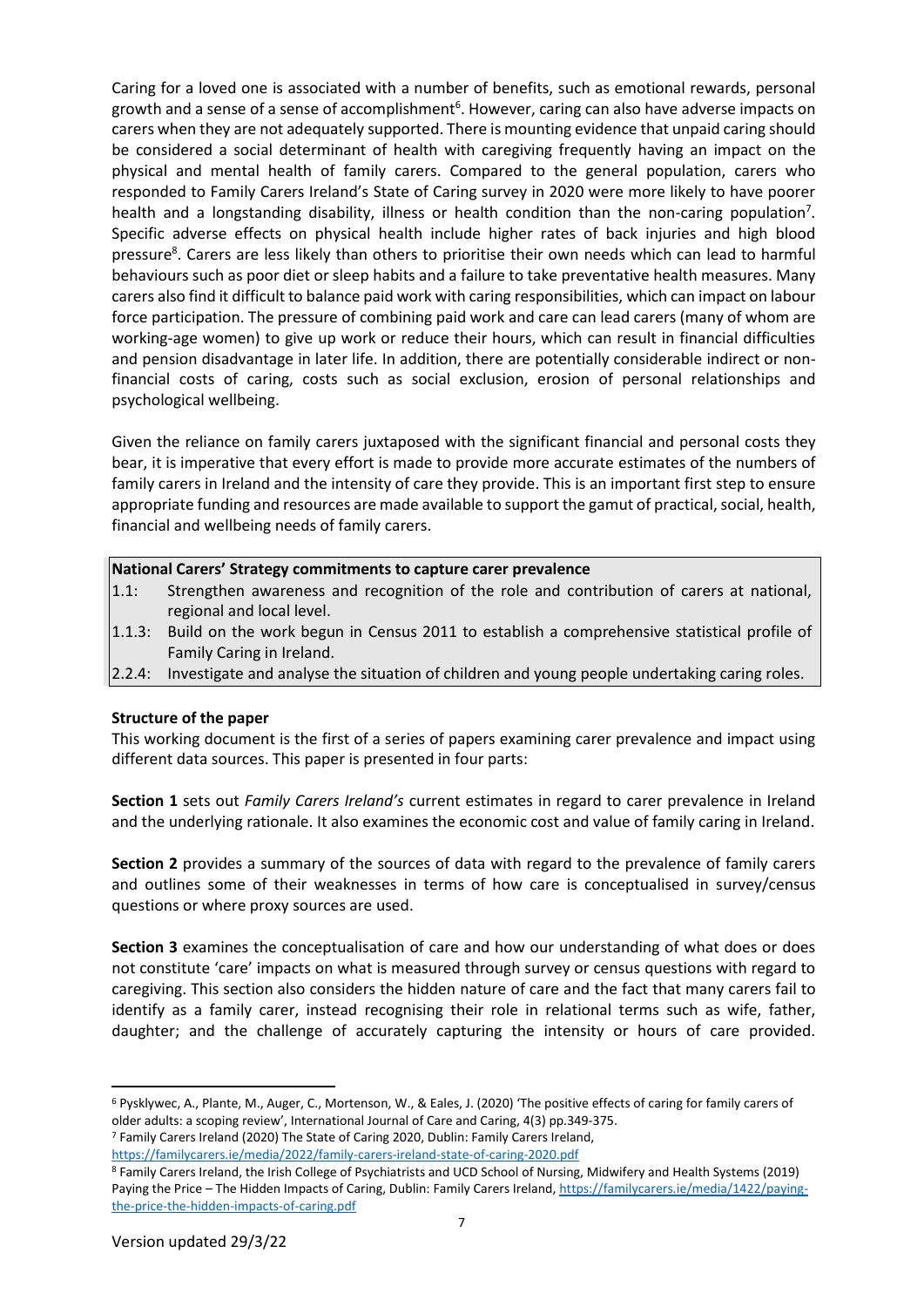Understanding these factors and their impact on the reporting of caregiving are critical precursors to our interpretation of recorded carer prevalence rates.

**Section 4** concludes with a number of preliminary recommendations on how data relating to caregiving in Ireland could be improved and sets out the next steps in terms of obtaining a more realistic and relevant insight into the prevalence and impact of family caring in Ireland.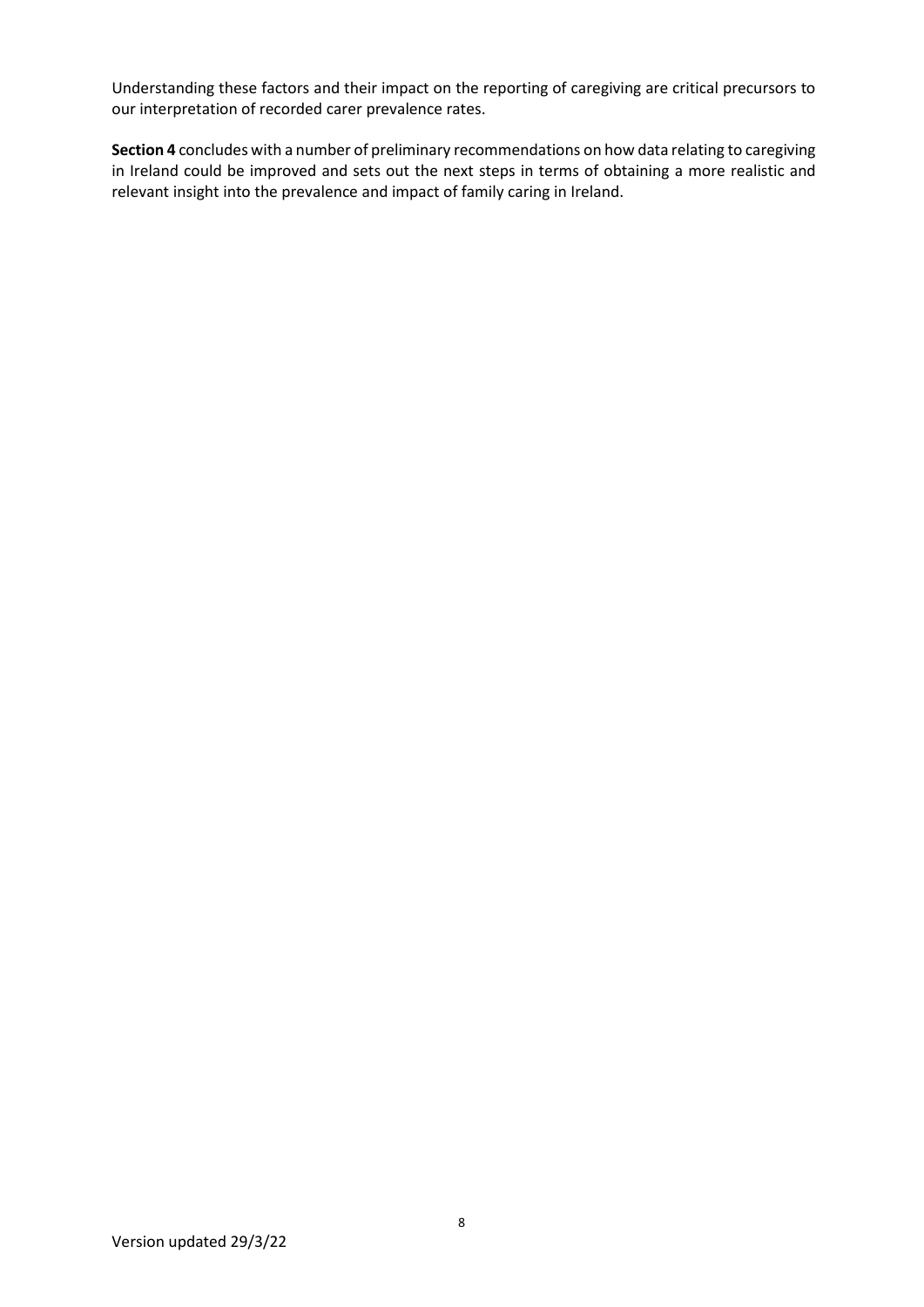# **Section 1: Explaining the carer prevalence and replacement value estimates used by** *Family Carers Ireland*

#### **Carer prevalence data used by** *Family Carers Ireland***:**

- 12.5 per cent of the Irish population aged over 15 years provide care (Irish Health Survey 2019).
- Extrapolation to national population means Ireland has some *499,904 family carers*.
- Carers provides an average of 38.7 hours of care each week (Census 2016).
- *Annual replacement cost of unpaid care ranges from €7.8bn to €20bn* depending on whether the average or median hours are used and is based on an hourly replacement cost of €20.
- 13.3 per cent of children aged 10-17 years provide care. Extrapolation to national population means there could be **almost 67,000** *young carers* in this age cohort (HBSC survey 2018).

Ireland is one of a number of countries who are fortunate to have a question on caring included in the Census of Population. First included in the Irish Census 2002, the question relating to caring has undergone some minor modifications over the years, including the addition of the hours of care provided and the inclusion of young carers in 2011. Unfortunately, however, the carer prevalence rate identified through the census has been relatively low and at variance with prevalence rates in other countries. For example, the Irish carer prevalence rate in Census 2002 was 4.8 per cent and decreased to 4.1 per cent in Census 2016 – this is compared to a carer prevalence rate of 12 per cent in Northern Ireland in 2011. *Family Carers Ireland* believes that the census question has a number of weaknesses in how it captures information relating to carers which has led to significant underreporting (see section 2).

The low numbers of family carers identified through the census has led *Family Carers Ireland* and others in the sector, to rely predominantly on the CSO's Irish Health Survey as the most reliable source of data on carer prevalence because it uses a more broadly defined concept of care in its wording<sup>9</sup>. The prevalence rate of carers identified through the Irish Health Survey (12.5 per cent) is also in line with those identified in other European countries. The wording of the question is not without its problems, however (see Section 3).

While the carer question in the Irish Health Survey 2015 captured the actual number of hours of care provided by individuals, Eurostat<sup>10</sup> amended the wording in the 2019 survey to capture care hours in bands i.e. less than 10 hours, between 10-20 hours, more than 20 hours. This change meant *Family Carers Ireland* could no longer calculate the hourly replacement value of care using Irish Health Survey data and so relies on the average hours of care enumerated in Census 2016 (ave. 38.7 hours per week).

With regard to the prevalence of young carers, *Family Carers Ireland* notes the significant disparity between census data on young carers and the findings of the Health Behaviour in School Aged Children survey (HBSC).<sup>11</sup> Census 2016 identified 3,800 young carers under the age of 15 (a decrease from 4,228 in 2011) and a total of 6,108 carers between 0 and 17 years old $^{12}$ . By comparison the HBSC survey 2018 found that 13.3 per cent of 10-17 year olds surveyed (n= 15,557) said they provide regular, unpaid personal help for a family member with a long-term illness, health problem or disability. Extrapolation to the national population would suggest that almost 67,000 young people in the 10-17 year age-group potentially provide regular unpaid care. This is more in line with prevalence rates of young carers in other European states, which suggests between 5-12 per cent of children and adolescents under 18

 $\overline{\phantom{a}}$ 

<sup>9</sup> The Irish Health Survey (IHS) is the Irish version of the European Health Interview Survey (EHIS) which gathers data on health status, health care usage and health determinants and allows for health comparisons to be made across European member states.susu

<sup>&</sup>lt;sup>10</sup> Eurostat oversee the European Health Interview Survey.

<sup>&</sup>lt;sup>11</sup> The HBSC survey is a WHO collaborative cross-national study that monitors the health behaviours, health outcomes and social environments of school-aged children.

<sup>&</sup>lt;sup>12</sup> See State of the Nation's Children 202[2 https://assets.gov.ie/217089/c81cc2ed-a2c9-48d9-baa3-6c6a93488a80.pdf](https://assets.gov.ie/217089/c81cc2ed-a2c9-48d9-baa3-6c6a93488a80.pdf) Accessed 28/03/22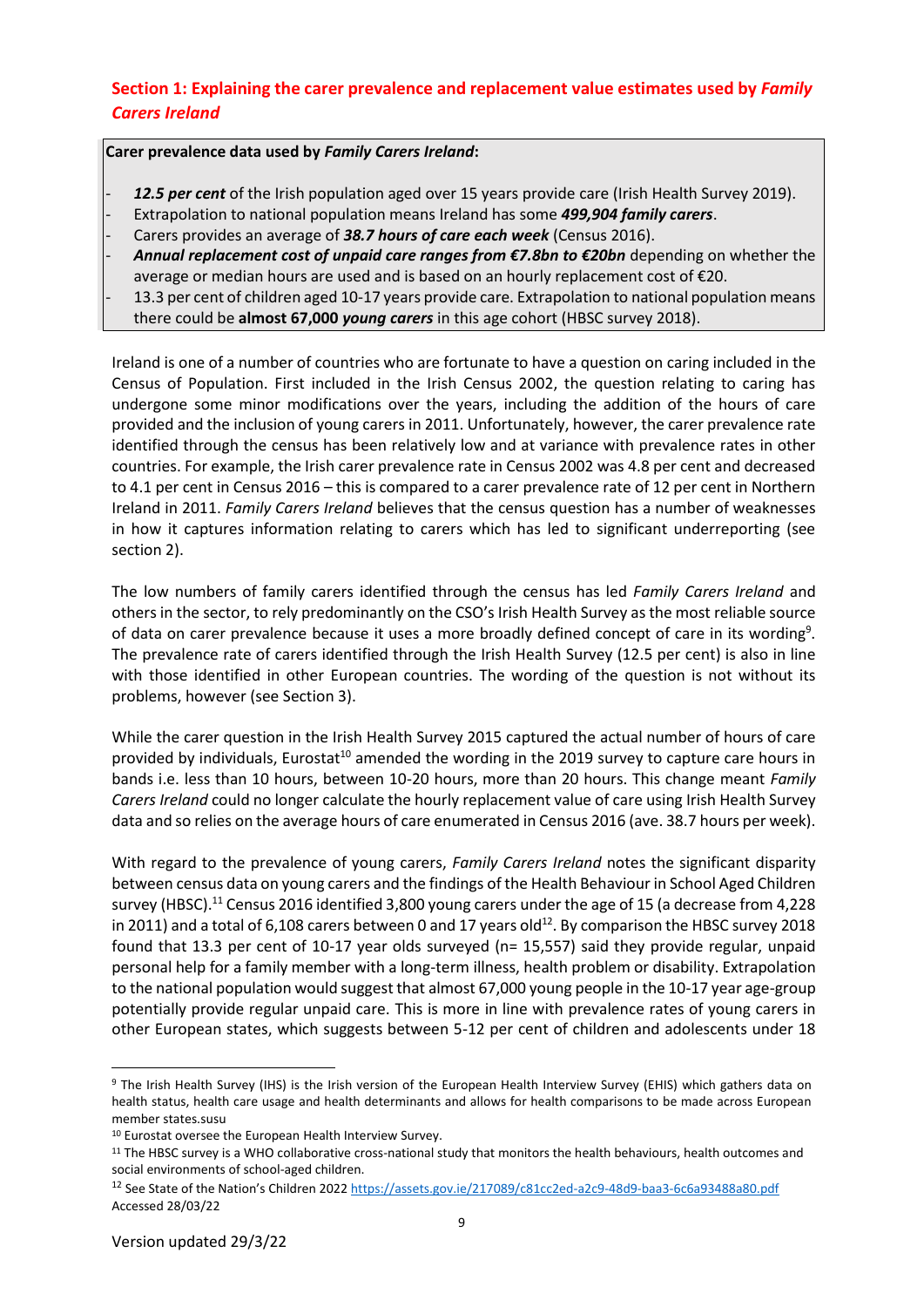years have caring roles; and in the age group 18-25 year olds the figure is higher<sup>13</sup>. Although the two surveys are not directly comparable (the Census results relate to children under 15 whilst the HBSC results relate to 10-17 year olds), there are nonetheless significant differences in the results that are worth investigating further.

### *Replacement value of informal care*

Financial sustainability is one of the main challenges facing long-term care systems across Europe, with some estimates suggesting public spending on long-term care may double or even triple in the decades ahead. Alongside public expenditure, it is broadly accepted that up to 70 to 95 per cent of care across Europe is provided on an unpaid basis by family members and friends. Given this, any consideration of the sustainability of long-term care systems must reflect the economic value of informal care, which cannot be assumed to be a free resource.

Three elements are typically used in the economic valuation of informal care (i) replacement cost (ii) opportunity cost and (iii) contingent valuation (willingness to pay and willingness to accept). Larger studies are required to determine opportunity costs and contingency valuations and as such this analysis focuses only on the replacement cost of informal care. The replacement cost method measures the cost of 'buying' an equivalent amount of care from a private homecare provider, if the unpaid care provided by a family member or friend was not available.

| <b>Method</b>            | <b>Calculation</b>                               | <b>Annual</b>           |
|--------------------------|--------------------------------------------------|-------------------------|
|                          |                                                  | <b>Replacement Cost</b> |
| Replacement cost based   | - Family carers provide average of 38.7 hours of | €20bn                   |
| on average hours of care | care per week (Census 2016).                     |                         |
|                          | - 12.5 percent of people aged over 15 years      |                         |
|                          | (499,904 people) provide care (Irish Health      |                         |
|                          | Survey 2019).                                    |                         |
|                          | - Estimated therefore that 1bn hours of unpaid   |                         |
|                          | care is provided each year.                      |                         |
|                          | - Hourly replacement rate of €20 based on sector |                         |
|                          | analysis <sup>14</sup> .                         |                         |
| Replacement cost based   | - Median hours of care provided by family carers | €7.8bn                  |
| on median hours of care  | is 15 hours per week (Census 2016).              |                         |
|                          | - 12.5 percent of people aged over 15 years      |                         |
|                          | (499,904 people) provide care (Irish Health      |                         |
|                          | Survey 2019).                                    |                         |
|                          | - Estimated therefore 390m hours of unpaid care  |                         |
|                          | is provided by family and friends each year.     |                         |
|                          | - Hourly replacement rate of €20 based on sector |                         |
|                          | analysis.                                        |                         |
| Replacement cost based   | - 195,263 family carers enumerated (Census 2016) | €8bn                    |
| on Census 2016 carer     | - Mid-point hours for each band of care hours    |                         |
| prevalence 4.1 percent   | provided in Census 2016.                         |                         |
| and mid-point hours.     | - Hourly replacement rate of €20 Method uses an  |                         |
| (See appendix 1).        | average hourly care provision of 38.7hrs for the |                         |
|                          | 24,327 carers who did not specify how many       |                         |
|                          | hours of care they provide in the census form.   |                         |

Table 1: Replacement cost of family carers

**.** 

<sup>13</sup> Leu, A., Frech, M., Wepf, H., Sempik, J., Joseph, S., Helbling, L., Moser, U., Becker, S. and Jung, C. (2019). Counting young carers in Switzerland–a study of prevalence. *Children & Society*, 33(1), pp.53-67.

<sup>14</sup> An analysis of hourly homecare rates in the Dublin region ranged from €25 per hour on weekdays to €29 at weekends. Average hourly rates for HSE funded homecare across all their provisions was €25.26 in 2020.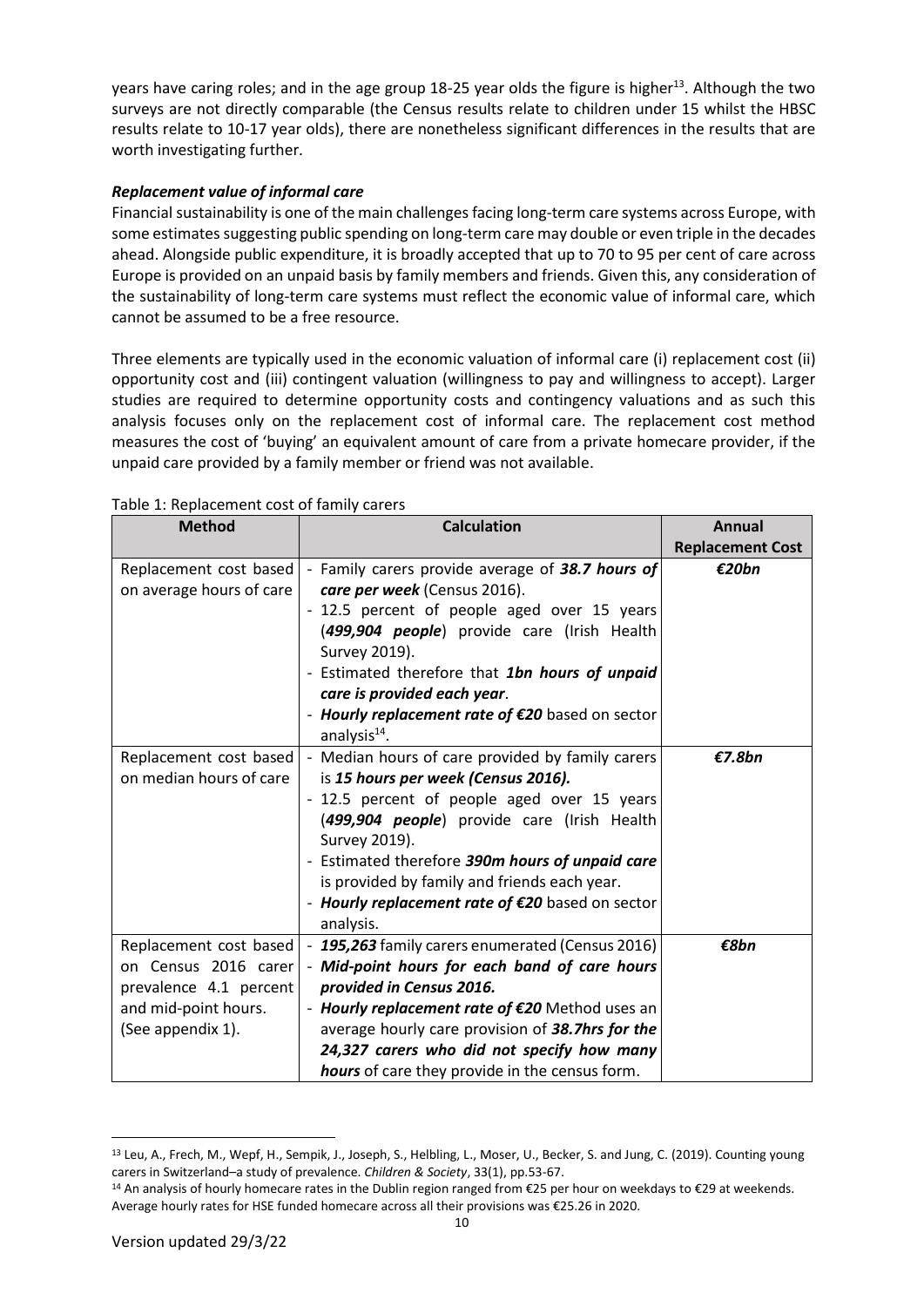## **Section 2: Sources of data on family carer prevalence**

A number of Irish data sources on the prevalence of unpaid care exist, and while welcome, the variation in prevalence rates between Census data and other national surveys can cause confusion and risk undermining the credibility of the various data sources. The low rate of carer prevalence identified by successive censuses is at odds with prevalence rates in other countries and also at odds with the Irish Health Survey conducted also by the CSO. For example, in Northern Ireland 12 per cent of the population provide care, in Denmark 13 per cent are carers; in Belgium 9 per cent are carers; and in Sweden 18 per cent are carers - while in Ireland, Census 2016 suggests only 4.1 per cent provide care. Concern regarding this international disparity is heightened when one considers the significant difference between carer prevalence rates within Ireland identified by the Irish census (4.1%) and the Irish Health Survey (12.6%), both of which are undertaken by the CSO but differ in terms of the question asked and the methods of data collection. With the Irish Government confirming that Census 2022 will be a 'no change census' the disparity in prevalence rates, both internationally and within Ireland will persist well into this decade.

### *Sources of carer prevalence data*

The following table provides a summary of the sources through which carer prevalence in Ireland is estimated, the questions used to gather the information, the prevalence rate identified and any anomalies or considerations relating to that source.

| <b>Source</b> | Question                        | Prevalence               | <b>Points for Consideration</b>                |  |
|---------------|---------------------------------|--------------------------|------------------------------------------------|--|
| CSO: Census   | Q.22. Do you provide regular,   | Based on<br>entire       | . 4.1% doesn't align with international data   |  |
| of            | unpaid personal help for a      | population               | where carer prevalence typically exceeds       |  |
| Population    | friend or family member with    |                          | 10%.                                           |  |
| 201615        | a long-term illness, disability | $-4.1%$                  | . Low enumeration of young carer -             |  |
|               | or health problem?              | $-195,263 \text{ cares}$ | reduction between 2011 and 2016 and does       |  |
|               | (Include problem which are      | - 38.7hrs average        | not align with the HBSC study, which is        |  |
|               | due to old age. Personal help   | weekly care              | completed<br>the<br>by<br>young<br>person      |  |
|               | includes help with basic tasks  | $-6,108 < 18$ yrs        | themselves.                                    |  |
|               | such as feeding and dressing).  |                          | • Considered<br>underestimation<br>due<br>to   |  |
|               |                                 |                          | question wording:                              |  |
|               | Yes / No                        |                          |                                                |  |
|               |                                 |                          | - Term 'unpaid' discourages response from      |  |
|               | If yes, for how many hours      |                          | recipients of Carers Allowance, Carers         |  |
|               | each week.                      |                          | Benefit or Carer Support Grant;                |  |
|               | Write in hours.                 |                          | - Term 'personal help' implies assistance      |  |
|               | hrs.                            |                          | with personal care. Carers providing other     |  |
|               |                                 |                          | forms of care may not respond.                 |  |
|               |                                 |                          | - Examples<br>'long-term<br>illness,<br>health |  |
|               |                                 |                          | problem or disability' and prompt to           |  |
|               |                                 |                          | include care associated with old age, not      |  |
|               |                                 |                          | sufficiently broad. Deters carers of           |  |
|               |                                 |                          | children with autism or carers of people       |  |
|               |                                 |                          | with a mental health difficulty from           |  |
|               |                                 |                          | responding.                                    |  |
|               |                                 |                          | - Unrealistic expectation carers will          |  |
|               |                                 |                          | accurately calculate weekly hours of care.     |  |
|               |                                 |                          | High incidence of 'spoiled' questions in       |  |
|               |                                 |                          | previous Census due to carers writing          |  |
|               |                                 |                          | 24/7 rather than 168 hours each week.          |  |
|               |                                 |                          |                                                |  |

### *Table 2: Sources of carer prevalence data*

**<sup>.</sup>** <sup>15</sup> A dedicated question on the provision of unpaid care has been included in the Census of Population since 2002.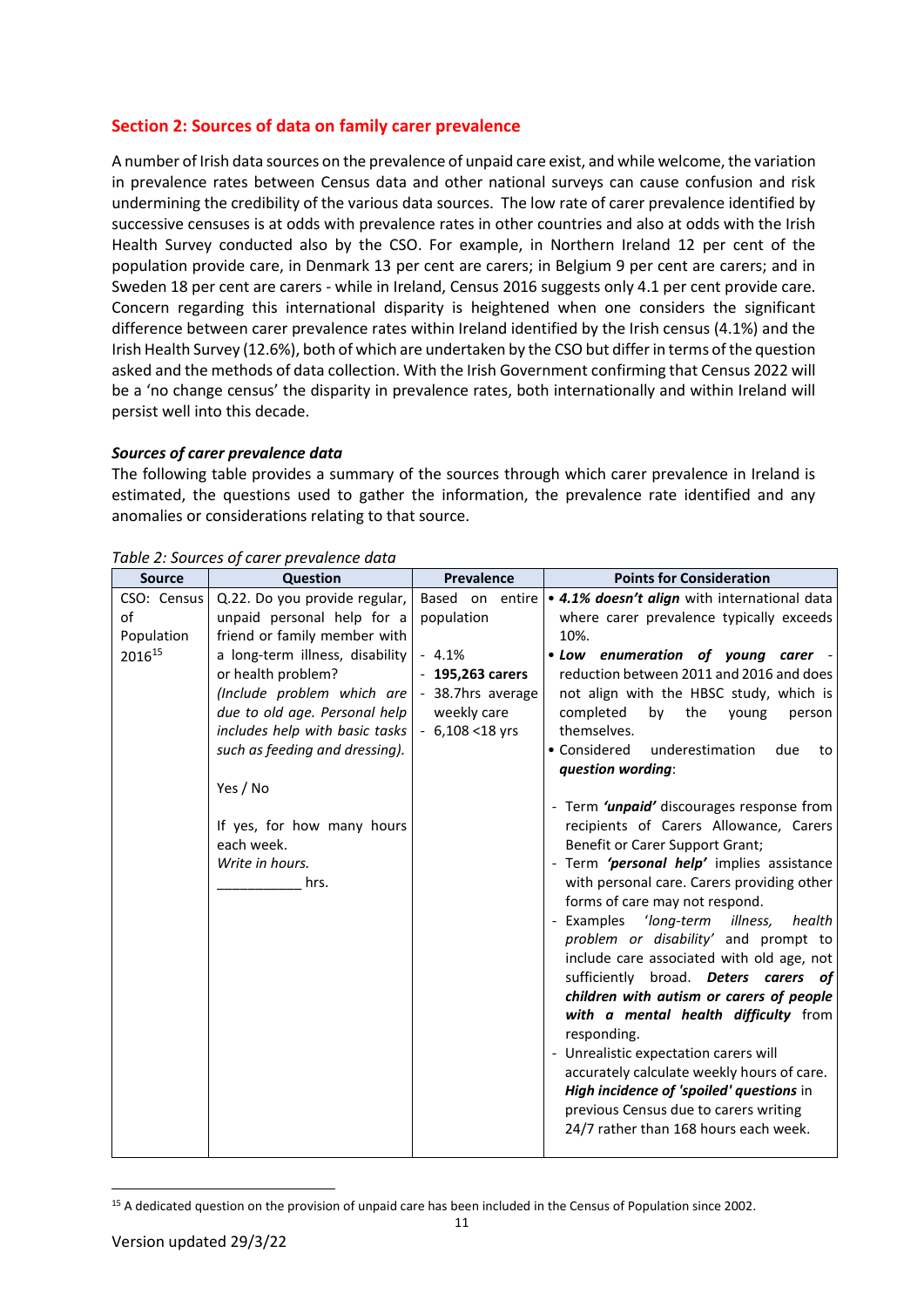| <b>Source</b>                                                                  | <b>Question</b>                                                                                                                                                                                                                                                                                                                                                                                                                 | <b>Prevalence</b>                                                                                                                                                  | <b>Points for Consideration</b>                                                                                                                                                                                                                                                                                                                                                                                                                                                                                                                                                                                                                                                                                                                                                                                                                                                                                                                                                                                                       |
|--------------------------------------------------------------------------------|---------------------------------------------------------------------------------------------------------------------------------------------------------------------------------------------------------------------------------------------------------------------------------------------------------------------------------------------------------------------------------------------------------------------------------|--------------------------------------------------------------------------------------------------------------------------------------------------------------------|---------------------------------------------------------------------------------------------------------------------------------------------------------------------------------------------------------------------------------------------------------------------------------------------------------------------------------------------------------------------------------------------------------------------------------------------------------------------------------------------------------------------------------------------------------------------------------------------------------------------------------------------------------------------------------------------------------------------------------------------------------------------------------------------------------------------------------------------------------------------------------------------------------------------------------------------------------------------------------------------------------------------------------------|
| CSO:<br>Irish<br>Health<br>Survey (IHS)<br>201916                              | Q50: Are you providing care or<br>assistance at least once a<br>week to one or more people<br>suffering from any chronic<br>condition or infirmity due to<br>old age (exclude professional<br>activities)?<br>Yes / No<br>Q51: If yes: Are the person or<br>persons concerned<br>family<br>members?<br>Yes / No<br>Q52: If yes: How many hours a<br>week do you give the care or<br>assistance?<br>< 10hrs /10- 120 hrs/>20 hrs | N=7,600 aged >15<br>vears<br>- 12.58% carers<br>499,904<br>carers <sup>17</sup><br>- 86% care for<br>family member<br>44.7hrs average<br>weekly care <sup>18</sup> | - Accepted within the caring sector as the<br>most reliable source of data on carer<br>prevalence<br>- IHS is Irish version of European Health<br>Interview Survey (EHIS). Fulfils need for<br>public health policies to obtain reliable<br>data on health status, health usage and<br>health<br>determinants<br>allows<br>and<br>comparisons across Europe.<br>- Prevalence rate closely aligned with<br>international data including UK.<br>- Interviewer administered survey.<br>- Issue with regard to IHS 2019 change in the<br>collection of weekly care hours from<br>absolute hours to banded hours.<br>- Survey includes people aged over 15 years<br>and so includes only young carers aged 15<br>$-18$ yrs.<br>- Phrasing of the question may be biased<br>towards those caring for older people.<br>Explicitly reference to 'infirmity due to old<br>age' is not sufficiently broad. Like the<br>Census, this deters carers of people under<br>65 or carers of people with a mental<br>health difficulty from responding. |
| WHO / NUIG<br>Health<br>Behaviour in<br>School-aged<br>Children<br>(HBSC) 2018 | Do you provide regular unpaid<br>personal help for a family<br>member<br>with<br>long-term<br>illness, health problem or<br>disability? (Include problems<br>which are due to old age.<br>Personal help includes help<br>with basic tasks such as<br>feeding or dressing)<br>Yes / No                                                                                                                                           | N=15,557 aged 10-<br>17yrs<br>$-13.3%$ report a<br>caring role.<br>66,956<br>young<br>carers aged 10-<br>$17$ yrs <sup>19</sup>                                    | - HBSC internationally recognised and<br>supported by WHO and used in 50<br>countries/regions across Europe and N.<br>America.<br>- Conducted in 255 Irish primary and post-<br>primary schools<br>- Prevalence aligns with UK studies on<br>young carers.<br>- Young carers more likely to miss school so<br>results may slightly underestimate the<br>prevalence of caring in young people<br>given school-based administration of the<br>survey.<br>- No suggestion that all young people<br>identified carry inappropriate or<br>burdensome caring responsibilities but<br>rather lie along a continuum of care.<br>- Like the Census and the Irish Health<br>Survey, this question also references 'old<br>age' so may deter young people looking<br>after parents with mental health<br>difficulties, drug use or alcohol<br>dependencies.                                                                                                                                                                                      |

<sup>16</sup> Question relating to unpaid care has been included in the Irish Health Survey since 2015.

**.** 

<sup>17</sup> CSO estimated population April 2020 was 4,977,400 persons. Deducting the younger age groups gives an estimate for the population aged 15 years and older of 3,973,800 persons. Extrapolation of the Irish Health Survey estimate of 12.58% to this figure of 3.973m, estimates the number of carers aged 15 years and older at 499,904 persons.

<sup>18</sup> Weekly hours of care derived from Irish Health Survey 2015, where absolute hours were captured. Wording of the question was amended in 2019 and allowed only categorisation of hours of care into bands which meant it is not possible to provide average weekly hours as previously allowed for.

<sup>19</sup> 66,956 young carers is based on an extrapolation of 13.3% to the national population aged 10-17 years old.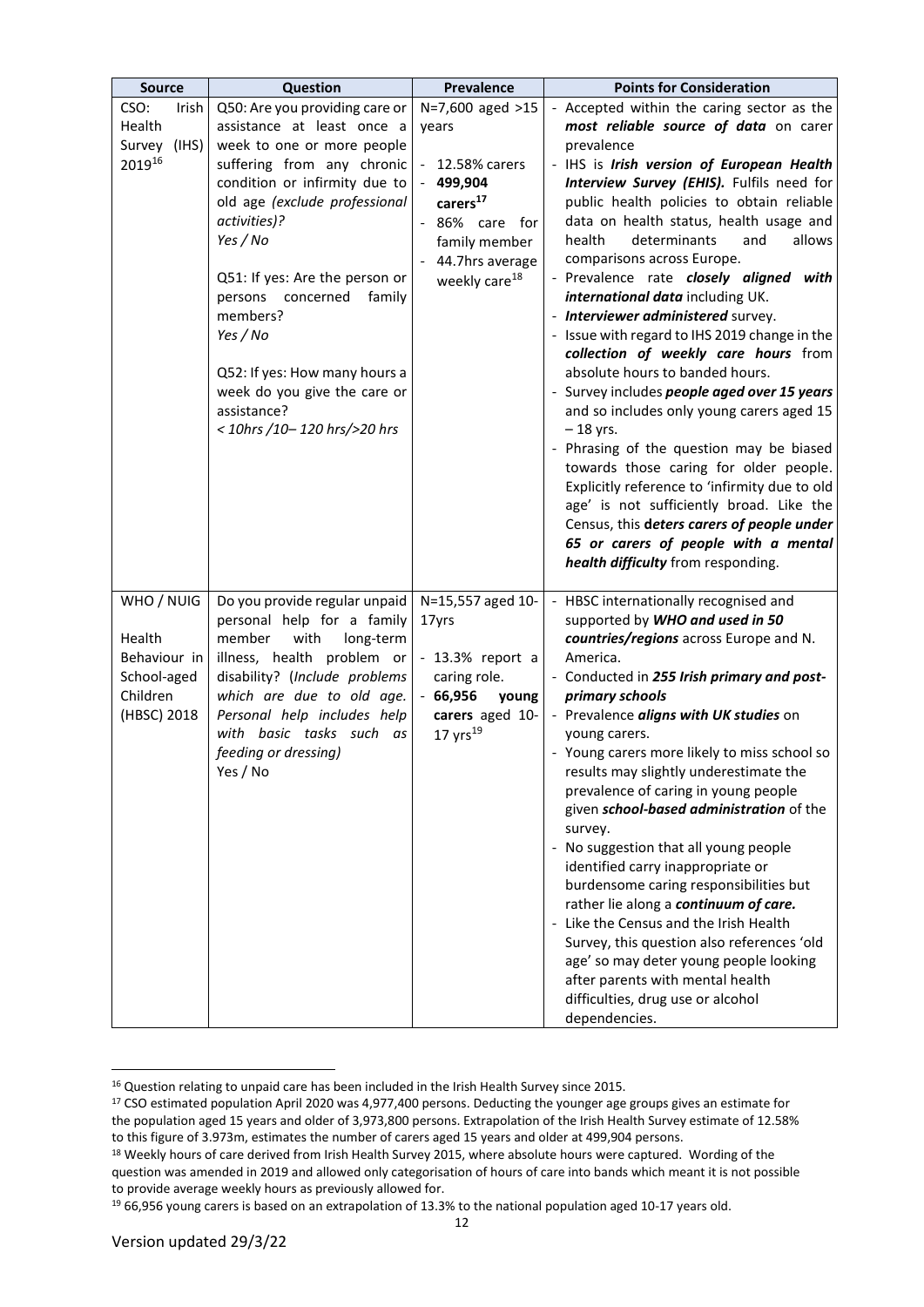| <b>Source</b>                           | Question                                                                                                                                                                                                                                                                                                                                                                                                                                                                                                                       | Prevalence                                                                                                                                                                                                                                                                       | <b>Points for Consideration</b>                                                                                                                                                                                                                                                                                                                                                                                                                                                     |
|-----------------------------------------|--------------------------------------------------------------------------------------------------------------------------------------------------------------------------------------------------------------------------------------------------------------------------------------------------------------------------------------------------------------------------------------------------------------------------------------------------------------------------------------------------------------------------------|----------------------------------------------------------------------------------------------------------------------------------------------------------------------------------------------------------------------------------------------------------------------------------|-------------------------------------------------------------------------------------------------------------------------------------------------------------------------------------------------------------------------------------------------------------------------------------------------------------------------------------------------------------------------------------------------------------------------------------------------------------------------------------|
| Behaviour &<br>Attitudes<br>Survey 2020 | Q1a. Are you a family carer?<br>Q.1b. Which, if any, of the<br>following types of support do<br>you provide to a family<br>member or friend who is<br>either living with you or<br>currently lives independently<br>but who requires support?<br>Q.1c. On average how many<br>hours per week do you<br>personally provide in order to<br>help that family<br>member/friend?                                                                                                                                                    | $N = 1,044$<br>- 12% identify as<br>family carer<br>$-470,0000 \text{ cares}$<br>- Increases to 38%<br>when care tasks<br>are considered/<br>1.4 <sub>m</sub><br>approx.<br>people.<br>- Full-time carers<br>average 56hrs<br>per week<br>- Ave for all<br>carers is<br>11.5hrs. | - Small sample of carers approx. 125.<br>- Online data collection due to COVID<br>- Asks respondents about support with the<br>Instrumental Activities of Daily Life (IADL)<br>as well as personal care so relies on a<br>broad concept of care.<br>High prevalence of people undertaking<br>care tasks at 38% is likely due to<br>supporting cocooning relatives during<br>COVID.<br>- 12% prevalence aligns to IHS                                                                |
| from<br>Data<br>Government<br>Schemes   | Limited<br>regarding<br>data<br>could<br>family carers<br>be<br>gleaned through various<br>Government schemes e.g.<br>claimants of:<br>Carer's Allowance/<br>$\overline{\phantom{a}}$<br>Carer's Benefit<br>Carer's Support Grant<br>$\overline{\phantom{m}}$<br>Care related tax<br>$\overline{\phantom{a}}$<br>credits/reliefs <sup>20</sup><br>Homemakers Scheme<br>$\overline{a}$<br><b>Housing Adaptation</b><br>$\overline{\phantom{m}}$<br>Grant scheme<br>Disabled Drivers and<br>$\overline{a}$<br>Passengers Scheme. | Carers Allowance -<br>91,000<br>Carers Benefit -<br>3,600<br>Support<br>Carers<br>Grant-118,813                                                                                                                                                                                  | Does not provide an accurate reflection<br>$\blacksquare$<br>of the prevalence of caregiving as only a<br>proportion of carers captured.<br>Do not capture the extent of care<br>being provided.<br>Risk of <b>double counting</b> as the same<br>$\overline{a}$<br>carer is likely to be included across<br>different sources.<br>Data protection legislation is likely to<br>$\qquad \qquad \blacksquare$<br>mean these sources of information<br>cannot be used for any purpose. |

## *Annual Carer's Support Grant*

One of the most commonly used sources of information regarding 'full-time' family carers is the number of carers who receive the Carer's Support Grant. The Carer's Support Grant is an annual, nonmeans tested grant of €1,850 paid to family carers who (i) provide in excess of 35 hours of care each week (ii) to someone medically assessed as in need of full-time care and (iii) who doesn't work or study for more than 18.5 hours a week. In 2021, 118,813 family carers received the grant, an average of 2.5 per cent of the total adult population<sup>21</sup>. The inference that can be drawn from these data is that of the 13% of the Irish population who identify themselves as a family carer (Irish Health Survey 2019), a minimum estimate suggests that 2.5 per cent provide high level, full-time care for a person medically assessed as in need of full-time care.

 $\overline{\phantom{a}}$ 

<sup>&</sup>lt;sup>20</sup> Home Carer Tax Credit; Dependent Relative Tax Credit; Incapacitated Child Tax Credit; Tax Relief on Employing Home Carer. <sup>21</sup> Ireland's population in 2020 is estimated at 4,937,786 according to UN data.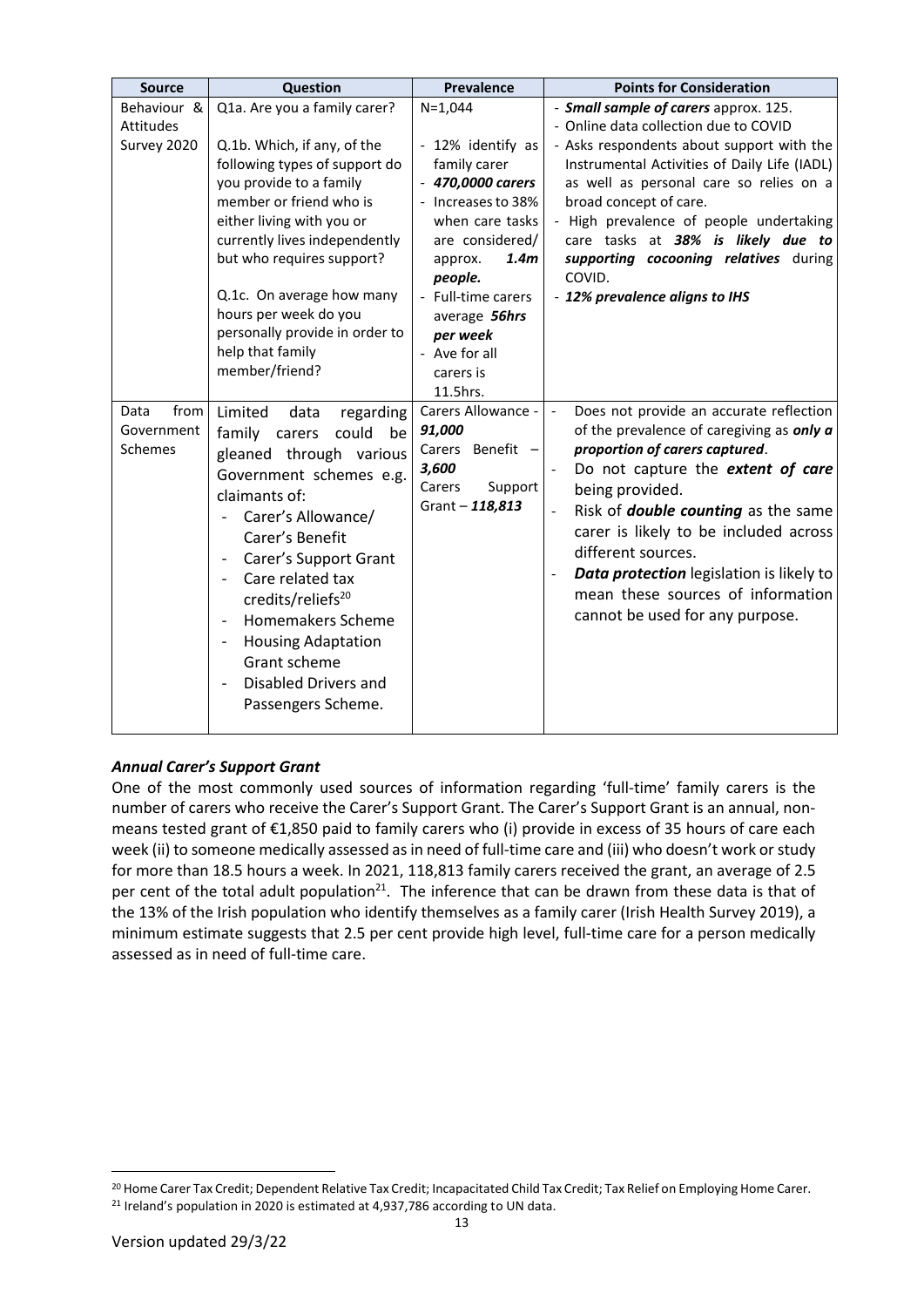### **Section 3: The conceptualisation of care –** *what is care***,** *who cares and how often?*

### *What is care?*

Interest in family care has grown in recent years due to our ageing population, the growing incidence of age-related conditions and the shift away from institutional care for people with disabilities and towards home-based care. Against this backdrop, community care has become a priority in most EU Member States with the shift towards home-based care regarded as a practical measure to contain the costs of services while also supporting widespread preferences among (older) people.

This changing context has led to a greater attempt to gather statistical data on caring activities taking place in the home. One of the challenges in measuring family care is ensuring there is a clear definition of what activities constitute care i.e. what we are trying to measure. At its simplest, family care is the provision of help and support to others without contractual obligation. However, this definition becomes ambiguous in the home setting where it is difficult to distinguish between caring tasks and the many activities that form routine parts of family life e.g. preparing a hot meal or driving someone to a medical appointment. Understanding caring activities that address a need or dependency of the recipient is one way to distinguish between routine and caring activities<sup>22</sup>. Van den Berg and Spauwen<sup>23</sup> go further and distinguish between support with Activities of Daily Living (ADL), Instrumental Activities of Daily Living (IADLs) and housework activities. ADLs include support with personal care such as bathing, dressing, feeding or using the bathroom. On the other hand, IADLs include shopping, cleaning, transport or managing medications. The OECD opts for this broader approach, as increasingly does the EU. However, Van den Berg and Spauwen also recognise the difficulties in separating out 'normal housework' from caring activities. Other studies also refer to emotional or psychosocial support as an active caring activity<sup>24</sup>.

The phrasing of questions relating to caregiving and what care activities that phrasing implies are critical to the validity of the measurement of care. The consensus from the academic literature is that informal care metrics should be broad enough to capture a diverse range of activities, they should demonstrate that caring is 'additional' to regular household tasks and they should measure the intensity of the activity, at least through capturing the number of hours spent caring<sup>25</sup>. In practice, however, survey questions on family caring are typically relatively simple, operationalised by asking a yes or no question about whether an individual has provided care for others rather than asking questions about the activity. The UK's Office for National Statistics (ONS) undertook a review of the unpaid care question in advance of Census 2021, in consultation with family carers and other stakeholders. The review found that family carers identified with the phrase 'look after' rather than 'help or support', particularly those caring for family members. Participants thought 'look after' along with 'help or support' encompassed all caring responsibilities and tasks. In contrast, the unpaid caring question in the Irish Census uses the terminology of 'personal help' which leaves the question open to interpretation by the respondent – what sort of activities constitute care in this question? Respondents may have interpreted the question as requiring a 'no' because they do not dress or feed someone yet they regularly provide emotional support and transport, cook and clean and/or take responsibility for medications. The wording of the survey questions can therefore lead to significant under-reporting of unpaid care and helps explain some of the differences in results outlined below. The Irish Health Survey, for example, uses the broad language of 'care or assistance' to measure the prevalence of carers in Ireland but given the ONS review, the language of 'look after' may be more appropriate. The

1

<sup>22</sup> Arber, S., & Ginn, J. (1990). The meaning of informal care: gender and the contribution of elderly people. *Ageing & Society*, *10*(4), 429-454.

<sup>&</sup>lt;sup>23</sup> Van den Berg, B., & Spauwen, P. (2006). Measurement of informal care: an empirical study into the valid measurement of time spent on informal caregiving. *Health economics*, *15*(5), 447-460.

<sup>&</sup>lt;sup>24</sup> Hielscher, E., Diminic, S., Kealton, J., Harris, M., Lee, Y. Y., & Whiteford, H. (2019). Hours of care and caring tasks performed by Australian carers of adults with mental illness: results from an online survey. *Community mental health journal*, *55*(2), 279-295.

<sup>&</sup>lt;sup>25</sup> Rutherford, A. C., & Bu, F. (2018). Issues with the measurement of informal care in social surveys: Evidence from the English Longitudinal Study of Ageing. *Ageing & Society*, *38*(12), 2541-2559.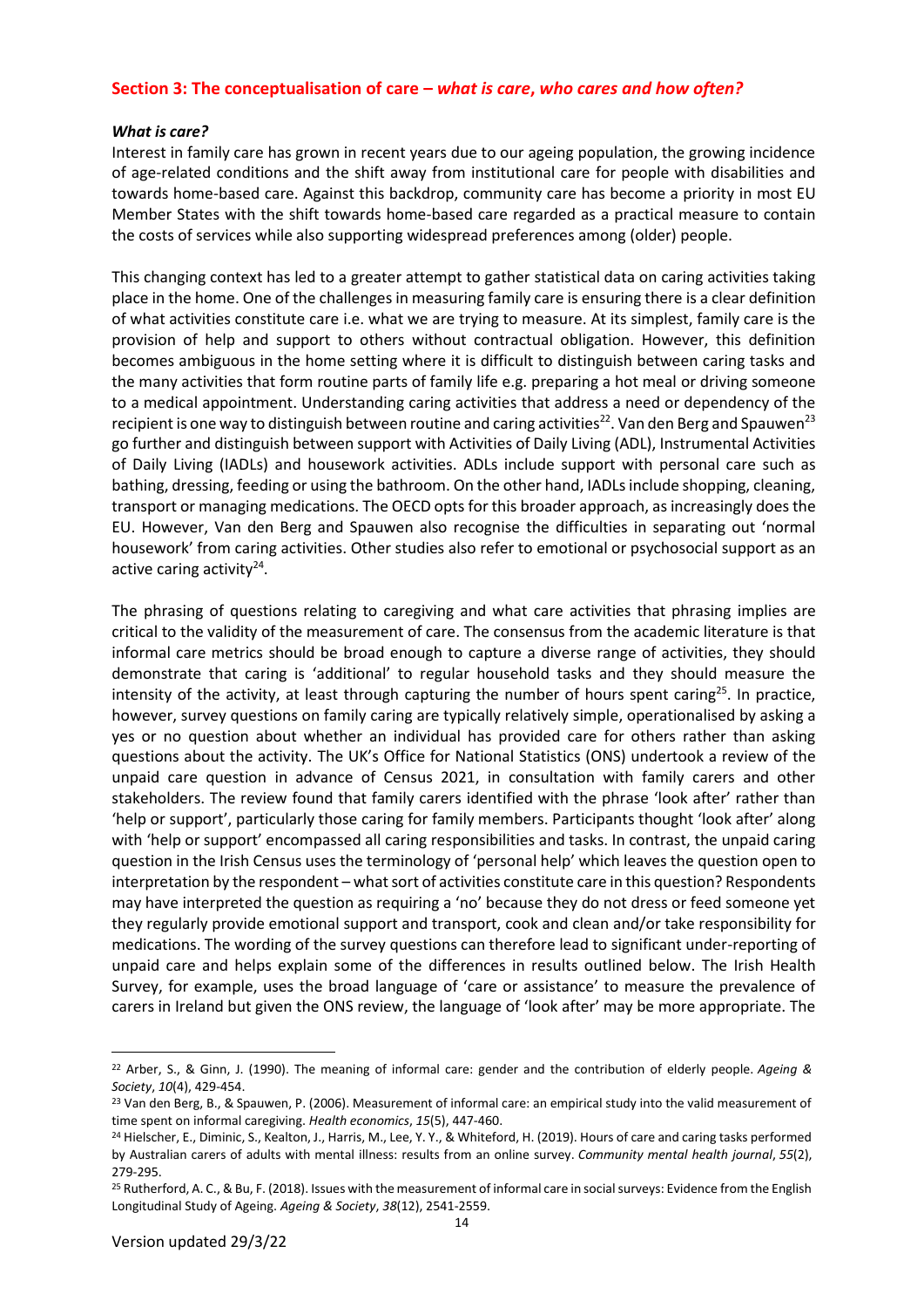choice of what question and terminology to use in operationalising unpaid care is therefore critical to the validity of measurements.

### *Who cares?*

A further issue is that surveys of family carers rely on self-reported data collected by carers themselves or by asking people with care needs if they have a family carer. Despite initiatives to identify carers (e.g*. Family Carers Ireland's* 'Carers Count' campaign which encouraged family carers to complete the Census 2011 caring question accurately), a significant number of family carers remain unidentified. A widespread finding in carer research is that people do not immediately identify with the term 'carer' but rather think of themselves in relational terms, such as a wife, father, son or daughter<sup>26 27</sup>. This is especially the case when the care needs increase gradually over time for older spousal carers, and when caring for children, who generally require considerable care, even in the absence of illness or disability. However, self-identification for carers is not merely about a lack of awareness. The label of 'carer' may be actively resisted for many reasons, such as the complex emotions involved when acknowledgment of the caring role means recognition of the care needs or dependency of another<sup>28</sup>; they may experience feelings of guilt and question the legitimacy of their need's vis a vis the needs of the cared for person<sup>29</sup>. Those who don't identify with the term 'carer' or 'care' may respond 'yes' to a carefully worded survey question that is inclusive of a broad range of caring activities.

A further area of concern relates to the hidden nature of caring, particularly among young people. Often young carers aren't identified until a crisis. However, the sooner a person is identified as a young carer, the more support can be put in place to help keep them safe, well and able to enjoy normal childhood experiences. It is also critical to understand that the impacts of caring are not always negative, but rather there is a continuum of caring in terms of the tasks a young carer performs and the impact this has on their lives<sup>30</sup>. It is important to differentiate between a level of caring that has largely positive consequences and a level of physical or emotional caring that impairs the child's health, development or welfare. These two points are also relevant to adult carers.

The lack of self-identification amongst young carers is complicated further by societal norms around caring<sup>31</sup>. Adults are typically expected to provide care to other adults and children, whilst young people are not expected to be care-givers but rather care recipients<sup>32</sup>. As a result, many young carers remain 'hidden'. This is further compounded in surveys and censuses where the head of the household or adult is the respondent. For example, the Irish Census requires the parent or head of household to disclose their child's caring role. They may be reluctant to do this due to a fear of stigmatisation related to the aforementioned norms, concerns about privacy or the intervention of child protective services. This is another factor leading to the under-reporting of care and explains discrepancies between surveys completed by adults and those completed by young people themselves. For example, according to the Census 2016, which was completed by the head of the household, there were 6,108 young carers in Ireland under 18, whereas the Health Behaviours in School-Aged Children (HBSC) 2018 study, completed by young people themselves, suggests there are approximately 67,000 young carers between 10 and 17 years old in Ireland. These disparities have important implications for research and

 $\overline{\phantom{a}}$ 

<sup>&</sup>lt;sup>26</sup> Hughes, N., Locock, L., & Ziebland, S. (2013). Personal identity and the role of 'carer'among relatives and friends of people with multiple sclerosis. *Social science & medicine*, *96*, 78-85.

<sup>&</sup>lt;sup>27</sup> Carduff, E., Finucane, A., Kendall, M., Jarvis, A., Harrison, N., Greenacre, J., & Murray, S. A. (2014). Understanding the barriers to identifying carers of people with advanced illness in primary care: triangulating three data sources. *BMC Family Practice*, *15*(1), 1-10.

<sup>28</sup> Larkin, M., Henwood, M., & Milne, A. (2019). Carer‐related research and knowledge: findings from a scoping review. *Health & social care in the community*, *27*(1), 55-67.

<sup>29</sup> Soothill, K., Morris, S. M., Harman, J. C., Francis, B., Thomas, C., & McIllmurray, M. B. (2001). Informal carers of cancer patients: what are their unmet psychosocial needs?. Health & social care in the community, 9(6), 464-475.

<sup>30</sup> Frank, J. (2002) Making it Work. Good Practice with Young Carers and their Families. London: The Children's Society and The Princess Royal Trust for Carers.

<sup>31</sup> Smyth, C., Blaxland, M., & Cass, B. (2011). 'So that's how I found out I was a young carer and that I actually had been a carer most of my life'. Identifying and supporting hidden young carers. *Journal of Youth Studies*, *14*(2), 145-160.

<sup>&</sup>lt;sup>32</sup> Becker, S. (2007). Global perspectives on children's unpaid caregiving in the family: Research and policy on 'young carers' in the UK, Australia, the USA and Sub-Saharan Africa. *Global social policy*, *7*(1), 23-50.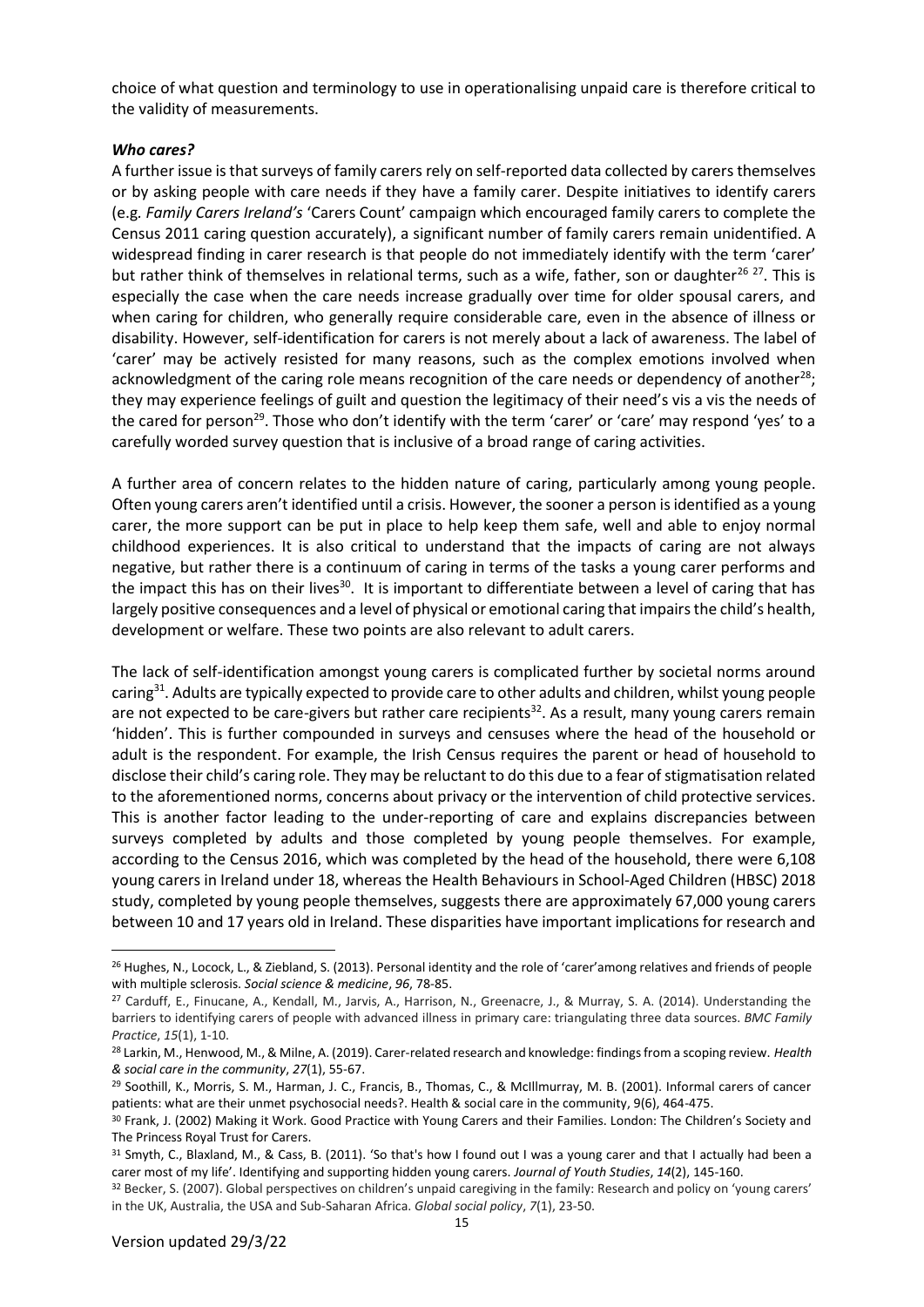practice. Policy-makers and stakeholders need to know how many young people have caring responsibilities and the impacts of caring on them so they can develop appropriate and effective support on a national scale.

### *Intensity of care*

Generally, measuring the intensity of care relies on family carers to accurately report the number of hours of care they provide. In practice, this is very difficult and subject to significant error. The primary method for calculating time spent caring in national surveys is the 'recall' method. This has been studied extensively and it has been shown to be subject to bias, where overestimation and more often underestimation, is likely<sup>33</sup>. This was reported to be particularly true for older and female caregivers<sup>34</sup>. Underestimation occurs because carers don't account for 'joint production' (i.e. activities that can serve multiple purposes when the carer and the person they support are doing things together, for example shopping) and they often find it difficult to distinguish between caring and non-caring tasks, especially when living in a shared household<sup>35</sup>. Over-estimation can occur when tasks completed simultaneously are reported several times. An alternative method for capturing unpaid care is the diary method, where activities are recorded as they are conducted over a specified time period. However, implementation of this method is not feasible for large surveys or censuses because measuring hours in this way is too time-consuming for survey respondents and researchers, and too expensive for the surveys.

Irish national surveys recording average hours of weekly care use the recall method but take different approaches. The Census asks participants to write in how many hours of care they provide on a weekly basis. In its 2015 wave, the Irish Health Survey (IHS) similarly also asked respondents to record how many hours of care they provided. Respondents could state they cared for up to 168 hours per week, indicating the intense and full-time nature of their caring role. The two surveys were fairly consistent with an average of 38.7 (Census 2016) and 44.7 hours (IHS 2015) per week. However, the 2019 wave of the IHS changed its approach to measuring care hours, instead instructing respondents to record their average hours of weekly care in categories of less than 10 hours per week, between 10 and 19 hours per week and 20 hours per week or more. Almost one third of respondents stated they cared for 20 hours or more, which is a crude measurement that underestimates the full-time nature of caring. This all contributes to making it difficult to put a valuation on unpaid care since it is not possible to calculate average or median hours of care per week.

The idea of caring 'full-time' also needs unpacking. In Ireland, one of the criteria a carer must meet to qualify for Carer's Allowance is to provide more than 35 hours of care per week. Yet studies have shown that full-time care often means attending to the person's care needs 24-hours a day. Whilst the allowance is not thought of as a salary but as a social assistance payment, the maximum amount,  $\epsilon$ 219 in 2021, is far below the minimum wage. Thus, the family carer is recognised as a carer but not as a worker. Although out of the scope of this paper, a discussion is needed about the reasonable limits that can be expected from carers and what might constitute a 'caring day'.

In a similar vein, the use of the term 'regular' in questions about care is not a neutral or clear concept. The Irish Census asks participants if they provide care 'regularly' which may take on different meanings for different people. Is 'regular' every day, once a week, once a fortnight? Does 'regular' care not take into account the out-of-the-ordinary or crisis care that may take place in the event of a fall or deterioration of a condition? There is scope for interpretation here which again calls into question the validity of the instrument. Given these and the issues outlined above, it is critical that users of carerelated statistics are aware of the understanding of family care implicit in the data they are using, the issue of self-identification and problems with recording hours of care using the recall method.

**<sup>.</sup>** <sup>33</sup> Van den Berg, B., & Spauwen, P. (2006). Measurement of informal care: an empirical study into the valid measurement of time spent on informal caregiving. *Health economics*, *15*(5), 447-460.

<sup>34</sup> Flyckt, L., Lothman, A., Jorgensen, L., Rylander, A., & Koernig, T. (2013). Burden of informal care giving to patients with psychoses: A descriptive and methodological study. *International Journal of Social Psychiatry, 59*(2), 137–146. 35 Van den Berg & Spauwen, ibid.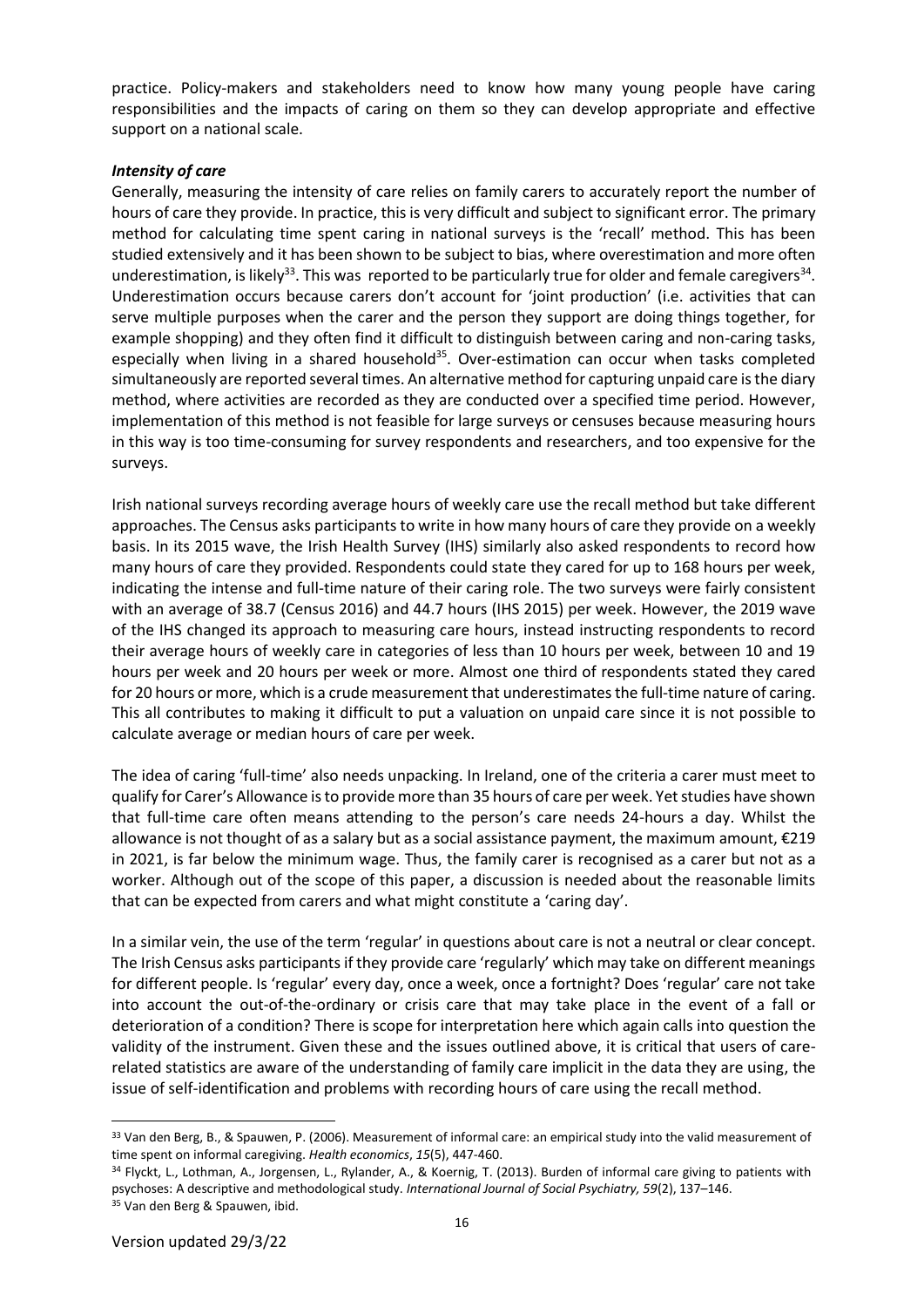#### **Section 4: Recommendations**

Improvements in existing data collection are needed to build a more robust and accurate enumeration of carer prevalence in Ireland. Recommendations on how some of these data collection issues could be improved are outlined below.

#### **1. Understand and address the disparity between Census and Irish Health Survey data on care**

In 2018 the CSO undertook a public consultation regarding Census 2022 with a range of stakeholders, including organisations representing family carers. While this engagement was welcome, a number of important changes recommended by sector representatives were not incorporated into the wording of question 22 (which we understand will become question 23 in Census 2022). By comparison in 2018 the UK's Office for National Statistics reviewed the health and unpaid care questions' guidance, formats and wording to improve data quality and reduce the burden placed on respondents. This involved a comprehensive programme of research and wide stakeholder consultation to address problems with the 2011 Census unpaid care question, which many felt was too long, overly complicated with inadequate ranges for time spent caring. The review resulted in changes to the question design, changing the wording of the question and breaking down time ranges into more response options. Because of the disparities in carer prevalence data identified across CSO sources, it is important that the CSO investigate further the reasons for this disparity and take measures to address it.

### **2. Review the phrasing of 'unpaid care' questions**

Caring involves a wide range of tasks, not only activities of daily living (e.g. toilet hygiene, feeding) and instrumental activities of daily living (e.g. shopping, preparing meals), but also managing care and providing social support. When family caring is defined with such a broader focus in survey questions, carers who regularly provide emotional support and transport, cooking and cleaning and/or medication management are more likely to answer 'yes'. This can lead to a more accurate enumeration of unpaid carers in the population. Family Carers Ireland encourages a broad understanding of care in the operationalisation of survey questions on unpaid caring.

### **3. Guidance on the recording of care hours**

Challenges exit with regard to the accurate measurement of the time spent providing care through carers' completion of census or survey questions. While there is no simple solution, the inclusion of questions or sub-questions relating to care hours is important for policy and service development. It is also the case that the identification of carers early in their caregiving journey, when they are providing a relatively small amount of care, could allow the supports they need to grow as the intensity of their caregiving increases. While the explanatory notes included as an appendix to the census questionnaire explain the unpaid care question, few people take the time to read this and as such efforts to explain care hours and tasks should be included within the question itself.

### **4. Combining censuses with more frequent national surveys**

Population censuses are major operations conducted at lengthy intervals. Censuses typically start by updating the cartography of a country's inhabited areas and so provide a means of georeferencing data on the location of people and households. However, censuses are not meant to monitor change continuously. National surveys and other innovative approaches to gather census-type data at shorter intervals are increasingly relied on. For example, the Netherlands conducts a virtual census by integrating data from registers and multipurpose surveys, while the USA has used the annual American Community Survey to update the results of its 2010 census. France has been conducting a "rolling census" since 2005, consisting of repeated surveys that, over time, cover the whole population. It is therefore increasingly regarded as best practice to supplement census data with more regular national surveys. In an Irish context this can be achieved through the continued inclusion of a carer question in the Irish Health Survey while including for the first time a new question on workers with caring responsibilities in the national Labour Force Survey and the Personal Work Life Balance Survey as well as including a module on caring in the Quarterly National Household Survey.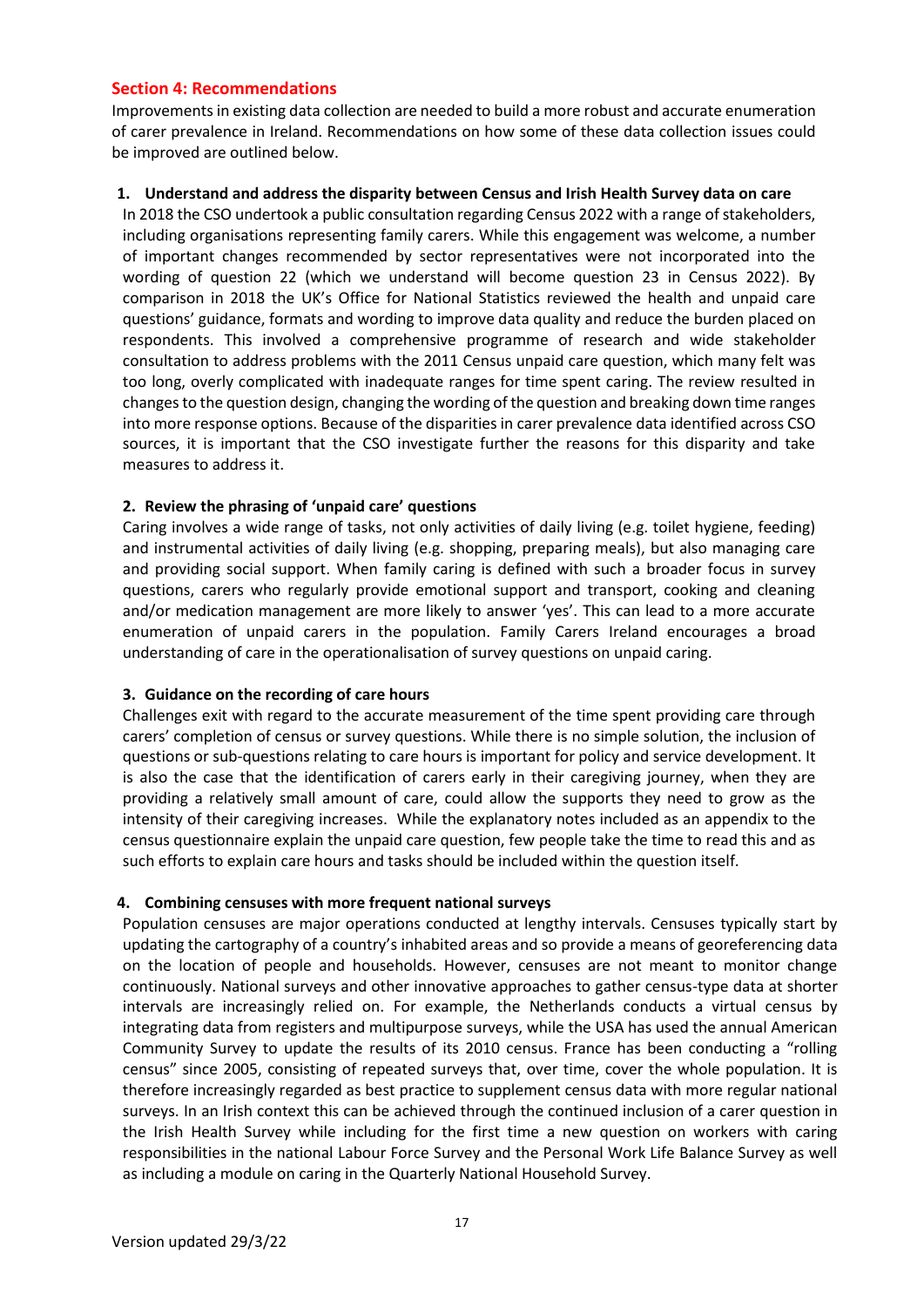## **5. Capturing the hours of care in the Irish Health Survey**

Given the under-reporting of carers in the Census of Population, *Family Carers Ireland* now relies on data from the Irish Health Survey as the main source of information on carer prevalence. The Irish Health Survey is managed by the CSO and is the Irish version of the European Health Survey managed by Eurostat. A question on informal caring was included in the first Irish Health Survey in 2015 and again in the 2019 survey. In the 2015 survey care hours were captured through an open-ended question i.e*. how many hours a week to you give care or assistance?* However, in the 2019 survey the CSO amended the question in line with the European Health Survey with regard to how the hours of care were captured, using bands of '*less than 10 hours per week, between 10 and 20 hours per week or more than 20 hours per week'*. This change was problematic for two reasons. Firstly, the change means that 2019 results regarding the number of hours of care provided weekly cannot be compared to survey findings in 2015. It also means that the average hours of care figure – which was 44.7 hours in 2015 – was not available in 2019 and so the replacement cost of care could not be calculated. Finally, the banded hours of care used in 2019 offer little value in terms of data and do not reflect the reality of the hours of care typically provided by a full-time family carer which often exceed 100 hours per week. *Family Carers Ireland* recommends that CSO revert to the original question used in the 2015 Irish Health Survey. We also urge the CSO to consult with caring sector organisations prior to making any change to survey questions relating to family carers.

# **6. Campaign to raise awareness of young carers**

Young carers were first enumerated in Census 2011. While the extension of the census question to include young people with caring responsibilities was an important development, the disparity in young carer prevalence between census data and the HBSC survey undermines the credibility of census. Although the two surveys are not directly comparable, there are nonetheless differences in the results. *Family Carers Ireland* recommends that the CSO along with the caring sector undertake an awareness campaign targeted at young carers and their parents in advance of Census 2022.

# **7. Supporting carer identification**

The accurate enumeration of carer prevalence is much more complex than making improvements to national surveys or Census questions. Rather, how people conceptualise care and what they understand care activities to be, as well as how they define themselves in relational terms with the cared for person is undoubtedly the greatest challenge towards a more accurate enumeration of family carers. While this paper does not attempt to offer a solution to this significant task, there are a number of learnings that should be taken from it. Firstly, efforts to increase carer identification and ultimately improve their uptake of support need to be sensitive to both the carer and cared-for person's perceptions of their family roles and to the cared-for person's identity. Concerns about the disempowering effect on the cared-for-person of the label 'carer' have been reported in the wider literature on caring<sup>36</sup> and demonstrate the need to balance a respect for existing relationships with efforts to actively recognise and value care.

## **8. Inclusion of care specific questions in the Labour Force Survey**

The Labour Force Survey (LFS) is a large-scale, nationwide survey designed to produce quarterly labour force estimates that include the official measure of employment and unemployment in the state. The survey began in January 2016 and replaced the Quarterly National Household Survey (QNHS). *Family Carers Ireland* welcomes the inclusion of care-related questions in the LFS, however feel these could be further strengthened by providing a greater distinction between childcare and caring for a child or adult with specific care needs. We would also welcome the introduction of a dedicated question on the number of people in employment who juggle their work with caring responsibilities i.e. working carers. These data would help inform the development of policies and practices designed to support working carers, including care-related tax reliefs and assist in the implementation of the EU Directive on Work Life Balance for Parents and Carers. We also note that,

 $\overline{\phantom{a}}$ 36 Molyneaux V., Butchard S., Simpson J., Murray C. Reconsidering the term "carer": a critique of the universal adoption of the term "carer" *Ageing & Society.* 2011;**31**:422–437.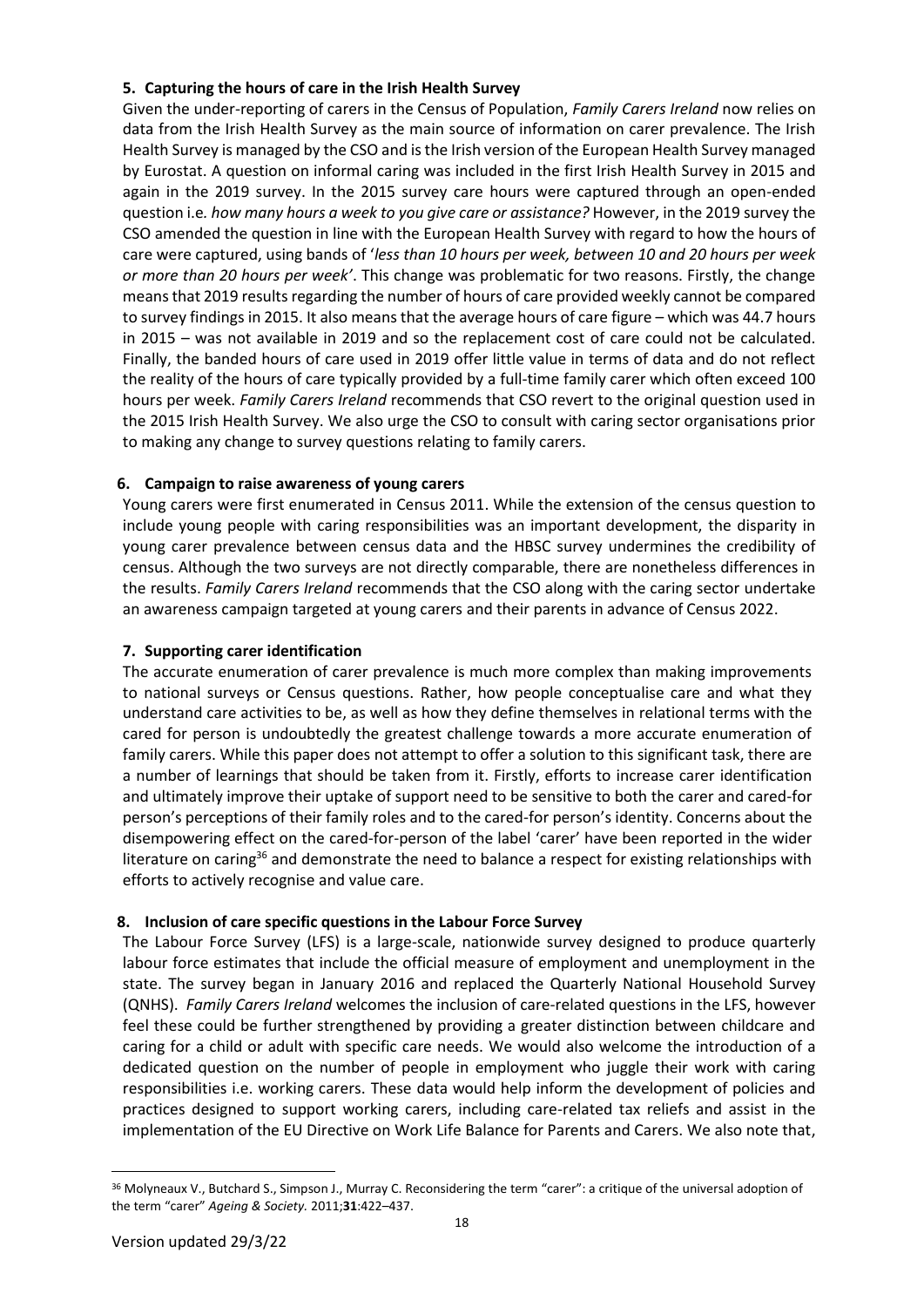similar to the QNHS, it is expected that the LFS will conduct special modules on different social topics each quarter. We encourage the CSO to include a special module to examine the prevalence, issues and experiences of working carers.

### **9. Creation of a Family Carer Register**

In addition to official sources of data on carer prevalence**,** *Family Carers Ireland* recommends the establishment of a 'Family Carer Register', similar to the model used in the UK. Family carers could self-identify and ask to be placed on the register as well as being identified by healthcare professionals and others who provide support to them and their loved ones. This register would provide a local, regional and national register of family carers, regardless of what financial support they receive, that would assist in the planning and delivery of services and help facilitate the delivery of targeted initiatives such as a Lifetime Carer Pension or a Carer COVID Vaccination Programme. In the UK carer registers are held by GPs, NHS Trusts and Local Councils, however in Ireland could be hosted by *Family Carers Ireland.*

### **Next steps**

This working paper is the first in a series of papers which will examine carer prevalence, the intensity of care provision, the valuation of care and the mutuality of caregiving using various data sources. These papers will be published periodically and will be available at www.familycarers.ie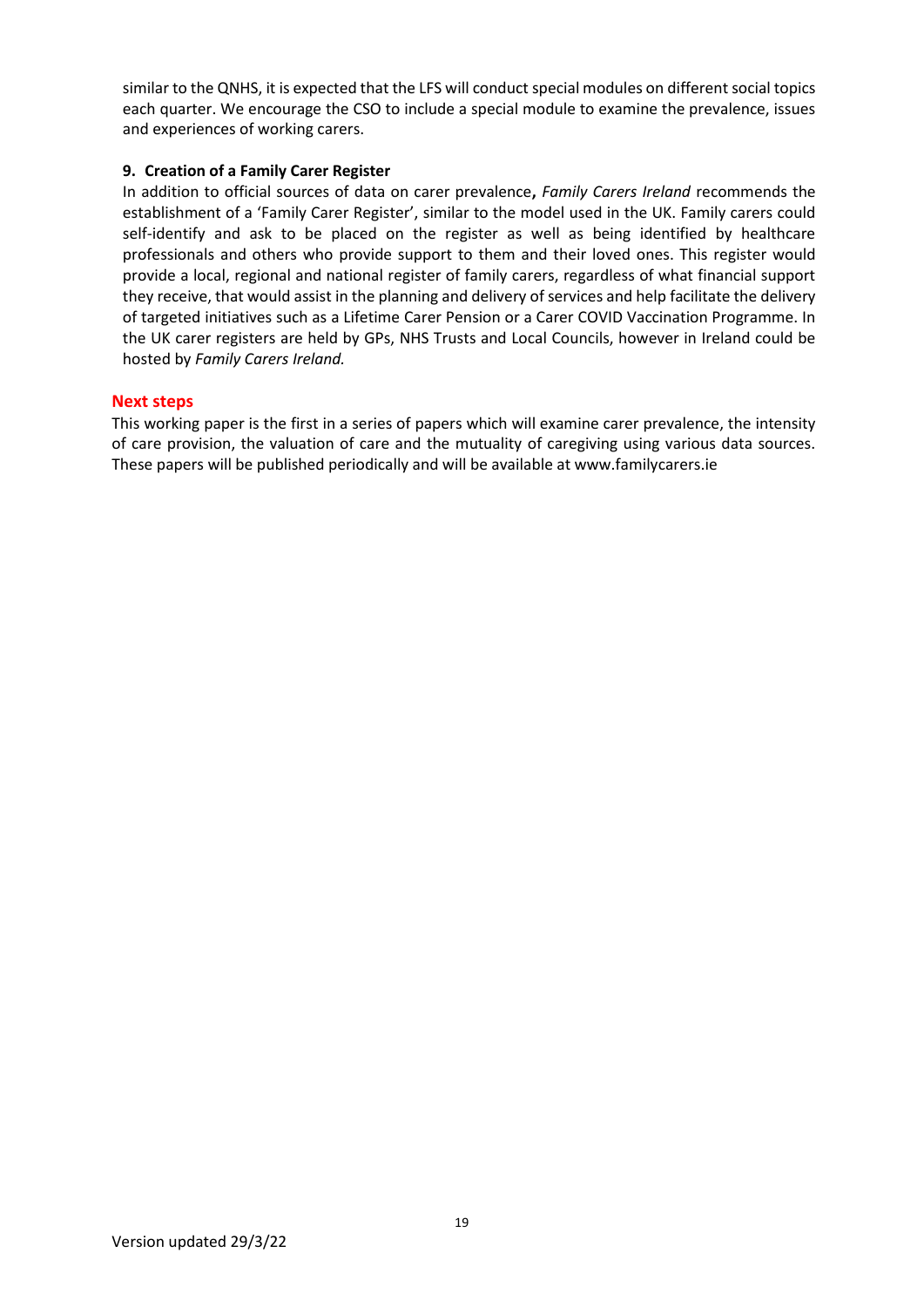#### **About Family Carers Ireland**

*Family Carers Ireland* is the national charity dedicated to supporting the 500,000 family carers across the country who care for a loved one, including children or adults with physical or intellectual disabilities, frail older people, those with palliative care needs or those living with chronic illnesses, mental ill-health or addiction. Our vision is an Ireland in which family carers are properly recognised, supported and empowered. Established in 2016 through the merger of the Carers Association and Caring for Carers, we provide a range of services and supports for family carers through our network of Support Centres nationwide and advocate on behalf of family carers at local, regional and national level. Family Carers Ireland believes *no one should have to care alone* and offers a vast range of supports and services for family carers nationwide.

#### **Please see below some quick links to the services and supports offered by FCI.**

- $\rightarrow$  [Learn](https://familycarers.ie/about-us/who-we-are) who FCI is as an organisation
- $\rightarrow$  Learn about th[e supports](https://familycarers.ie/carer-supports) that are available for family carers including free counselling, family carer events, young carer support etc.
- $\rightarrow$  [Learn](https://familycarers.ie/carer-supports/help-advice/rights-entitlements) about your Rights & Entitlements incl. Carers Leave & Carers Benefit, Grants available etc.
- $\rightarrow$  [Access](https://familycarers.ie/carer-supports/learning-education) free interactive e-learning modules, created with experts to help you in your caring role
- $\rightarrow$  [Join](https://familycarers.ie/carer-supports/help-advice/emergency-care-scheme) our FREE Emergency Scheme, which helps you, the family carer plan in the event of an emergency, such as contracting Covid-19
- $\rightarrow$  [Enquire](https://familycarers.ie/home-supports) about the provision of professional in-home care support in your area
- → Freephone our [Careline](https://familycarers.ie/carer-supports/national-freephone-careline) on 1800 24 07 24. We are always here to lend an ear, as *we believe no one should have to care alone.*
- $\rightarrow$  Join a community of family carers by becoming a member for  $\epsilon$ 20 per year. Read about the benefits of having an FCI card [here.](https://familycarers.ie/membership)
- $\rightarrow$  Join other family carers in our safe and secure [online forum](https://forum.familycarers.ie/) sharing tips, information and ask questions.
- $\rightarrow$  Get in touch. We have excellent Carer Support Managers who will guide and assist you locally. Find your nearest Carer Support Centre [here.](https://familycarers.ie/find-us/your-support-centre) Please note our Centres are still closed due to Government guidelines but all Managers are still contactable.

### **Take part in future research:**

Family Carers Ireland is dedicated to developing and supporting research that has relevance and meaning for family carers, research that influences social policy and enhances the quality of life of family carers and the people they care for. If you would like to take part in future research projects, we would be delighted to add you to our family carer directory. Please email us with your consent to be contacted at **[ndunne@fmailycarers.ie](mailto:ndunne@fmailycarers.ie)**. Your contact details will be kept private and confidential.

### [www.familycarers.ie](http://www.familycarers.ie/)

### **FREEPHONE Careline 1800 24 07 24**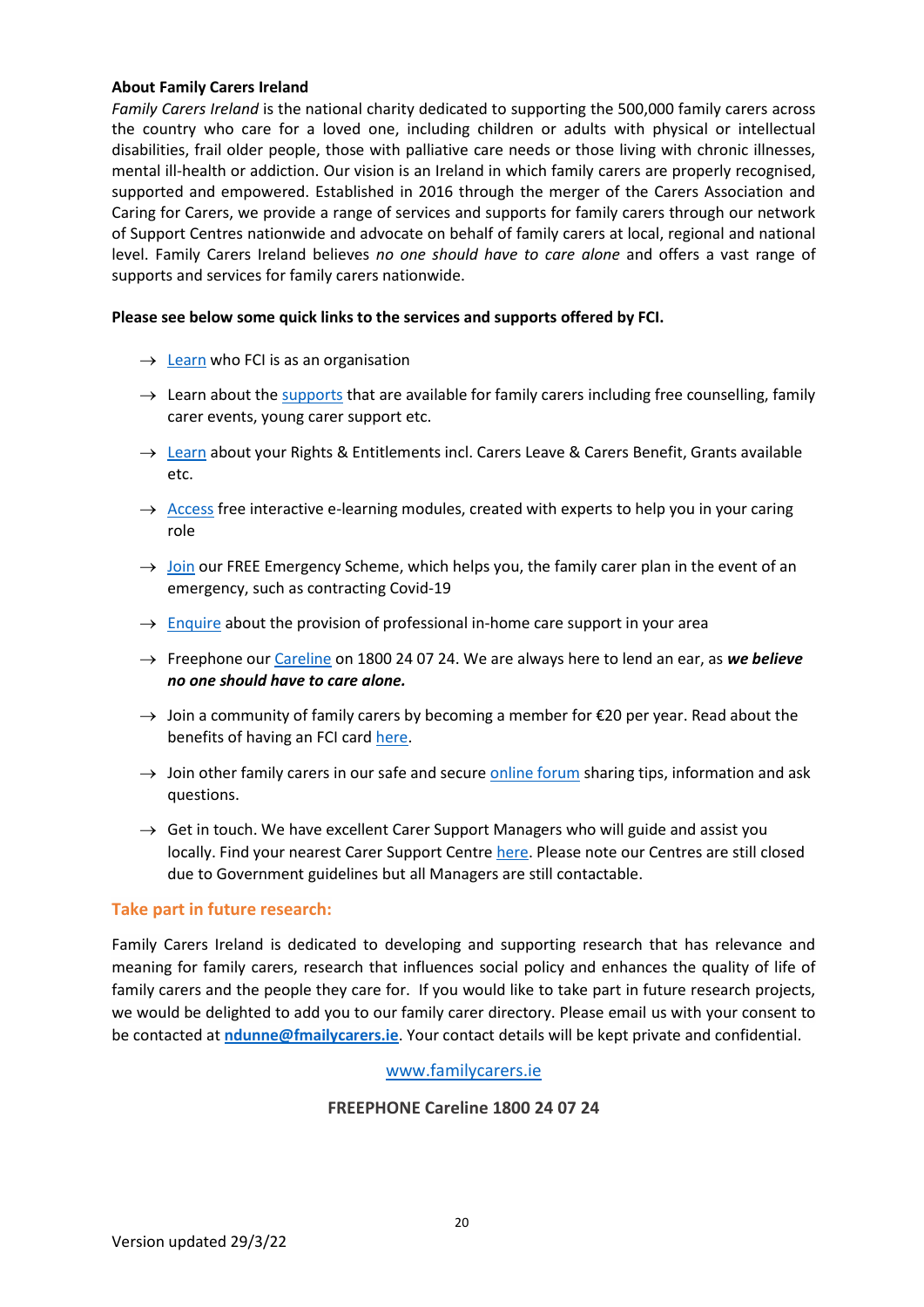# **Appendix 1:**

### **Replacement cost based on Census 2016 carer prevalence 4.1 percent and mid-point hours**

While the under-enumeration of carers in Census 2016 is broadly accepted, by using mid-point hours for each band of care hours provided, we estimate that the replacement value of the 195,263 carers enumerated in 2016 would cost more than *€8bn each year* based on an hourly replacement value of €20. This method uses an average hourly care provision of 38.7hrs for the 24,327 carers who did not specify how many hours of care they provide in the census form.

|                        | <b>Carers</b> | Mid point  | <b>Total Hours pa</b> | Replacement Cost @ €20 |
|------------------------|---------------|------------|-----------------------|------------------------|
| 1-6 hours              | 44,843        | 3.5hrs     | 8,161,426             | €163,228,520           |
| 7-12 hours             | 34,475        | 9.5hrs     | 17,030,650            | €340,613,000           |
| 13-18 hours            | 12,203        | $15.5$ hrs | 9,835,618             | €196,712,360           |
| 19-24 hours            | 19,963        | $21.5$ hrs | 22,318,634            | €446,372,680           |
| 25-30 hours            | 8,657         | 27.5hrs    | 12,379,510            | €247,590,200           |
| 31-36 hours            | 2,636         | 33.5hrs    | 4,591,912             | €91,838,240            |
| 37-42 hours            | 6,974         | 39.5hrs    | 14,324,596            | €286,491,920           |
| 43-48 hours            | 1,884         | 45.5hrs    | 44,575,440            | €891,508,800           |
| 49 or more hours       | 39,301        | 108.5      | 221,736,242           | €4,434,724,840         |
| <b>Not Stated</b>      | 24,327        | 38.7hrs    | 48,955,654.8          | €97,913,096            |
| Total Carers / Ave hrs | 195,263       | 38.7hrs    | 403,909,683           | €8,078,193,656         |

#### *Table 2: Census 2016 mid-point hours*